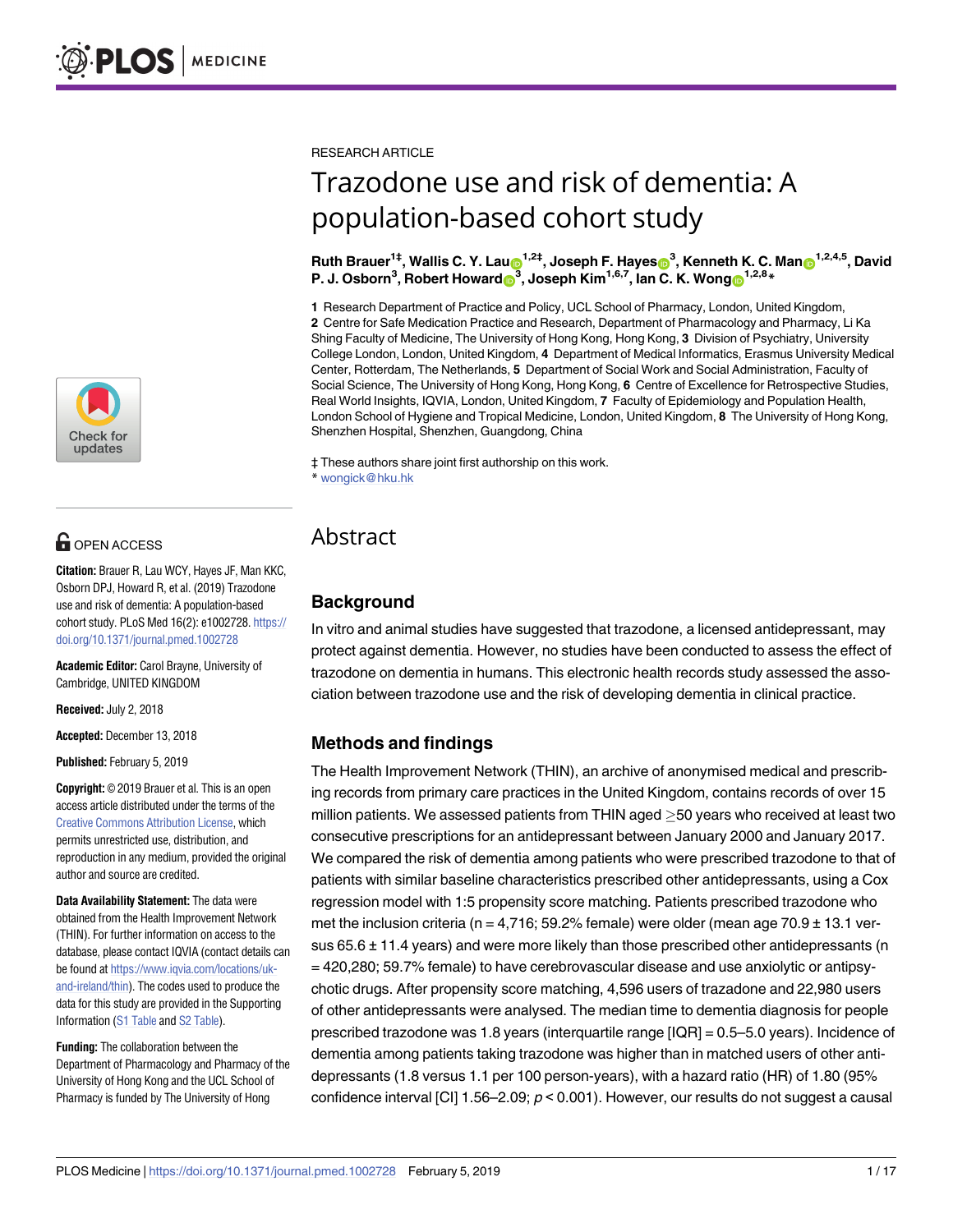Kong-University College London (HKU-UCL) Strategic Partnership Fund. RB and KKCM are funded by the CW Maplethorpe Fellowship. JFH, DPJO, and RH are supported by the UCLH NIHR Biomedical Research Center. JFH is also funded by a Wellcome Trust Clinical Research Career Development Fellowship. DPJO is also in part supported by the National Institute for Health Research (NIHR) Collaboration for Leadership in Applied Health Research and Care (CLAHRC) North Thames at Bart's Health NHS Trust.

**Competing interests:** I have read the journal's policy and the authors of this manuscript have the following competing interests: ICKW has received research funding from Bristol-Myers Squibb, Pfizer, Janssen, the Hong Kong Research Grants Council, and the Hong Kong Health and Medical Research Fund outside the submitted work. KKCM has received personal fees from IQVIA outside the submitted work. JK is an employee of IQVIA. There are no other relationships or activities that could appear to have influenced the submitted work.

**Abbreviations:** AD, Alzheimer dementia; BNF, British National Formulary; CI, confidence interval; eIF2, eukaryotic initiation factor 2; FCS, fully conditional specification; HR, hazard ratio; IQR, interquartile range; RCT, randomised controlled trial; SD, standard deviation; THIN, The Health Improvement Network; UPR, unfolded protein response; VD, vascular dementia.

association. When we restricted the control group to users of mirtazapine only in a sensitivity analysis, the findings were very similar to the results of the main analysis. The main limitation of our study is the possibility of indication bias, because people in the prodromal stage of dementia might be preferentially prescribed trazodone. Due to the observational nature of this study, we cannot rule out residual confounding.

### **Conclusions**

In this study of UK population-based electronic health records, we found no association between trazodone use and a reduced risk of dementia compared with other antidepressants. These results suggest that the clinical use of trazodone is not associated with a reduced risk of dementia.

## Author summary

### **Why was this study done?**

- Dementia is a growing health concern worldwide with no disease-modifying treatment available.
- Recent in vitro and animal studies have suggested that trazodone, a licensed antidepressant, might be neuroprotective against dementia.
- No studies have assessed the effects of trazodone on dementia in humans in clinical settings.

## **What did the researchers do and find?**

- We searched primary care electronic health records from The Health Improvement Network to identify patients aged  $\geq$ 50 years who received at least two consecutive prescriptions for an antidepressant between January 2000 and January 2017 in the UK.
- The risk of dementia among 4,716 users of trazodone was compared to the risk of 420,280 users of other antidepressants with similar baseline characteristics, using a Cox regression model with 1:5 propensity score matching.
- The incidence of dementia in people prescribed trazodone was higher than in matched antidepressant users (1.8 versus 1.1 per 100 person-years), with a hazard ratio (HR) of 1.80 (95% confidence interval [CI] 1.56–2.09).
- The median time to dementia diagnosis for users of trazodone was 1.8 years (interquartile range  $[IQR] = 0.5 - 5.0$  years).

#### **What do these findings mean?**

• In this large, UK population-based study, we found no association between trazodone use and a reduced risk of dementia compared with other antidepressants.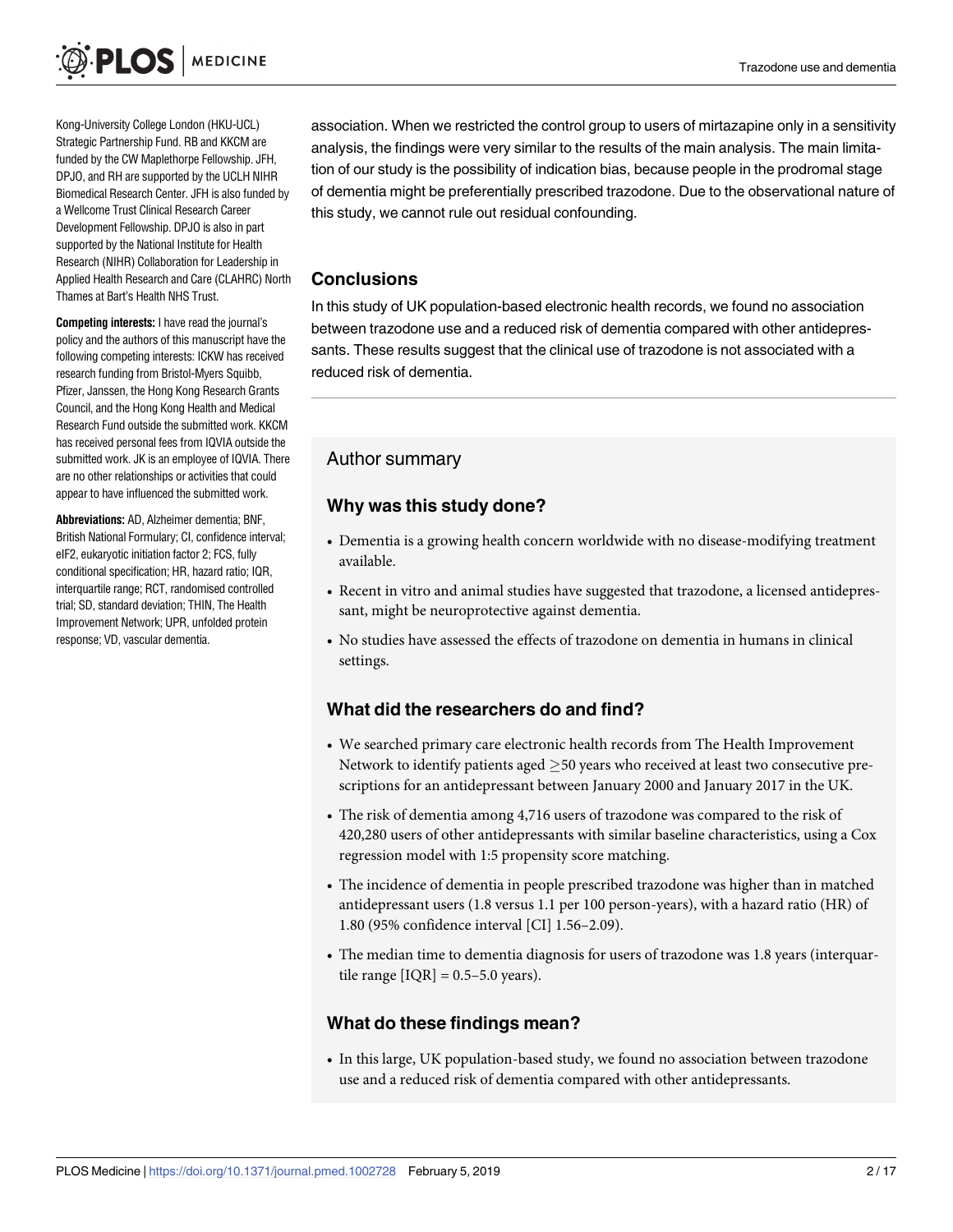- <span id="page-2-0"></span>• Trazodone users had an early onset of dementia, which appears to contradict the suggestions from animal studies that trazodone could stop or delay the onset of dementia.
- Whilst the incidence of dementia among patients taking trazodone was higher than that in patients taking other antidepressants, the risk differences were closer to zero with increasing duration of treatment, suggesting that people in the prodromal stage of dementia might be more likely to be prescribed trazodone.

#### **Introduction**

Dementia affects more than 47 million people worldwide [\[1\]](#page-14-0). Global estimates suggest that the total economic costs caused by dementia increased from US\$279.6 billion in 2000 to \$948 billion in 2016, with an annual growth rate of 15.94%. This included costs of informal care at \$95.1 billion in 2000 and \$401.9 billion in 2016, with an annual growth rate of 21.50% [\[2\]](#page-14-0). Dementia is characterised by a decline in cognitive functioning which impacts on activities of daily living [[1](#page-14-0)]. Dementia not only affects patients but also has a significant negative effect on caregivers. Caregivers of patients with dementia are significantly more stressed than caregivers for people without dementia, and suffer more serious depressive symptoms and physical problems [\[3\]](#page-14-0). Effective interventions in the prevention and management of dementia are urgently needed. Alzheimer dementia (AD) and vascular dementia (VD) are the most common forms, and it can be challenging to differentiate the two clinically [\[4\]](#page-14-0). AD is characterised by the presence of extracellular amyloid plaques and intraneuronal neurofibrillary tangles, which are accompanied by nerve cell death and tissue loss [[5\]](#page-14-0). The pathophysiological causes of AD are complex but are thought to involve overactivation of the unfolded protein response (UPR) [\[6\]](#page-14-0). Healthy activation of the UPR usually occurs in response to an accumulation of unfolded or misfolded [proteins](https://en.wikipedia.org/wiki/Protein) in the endoplasmic reticulum—e.g., in an attempt to restrict a viral infection [[7\]](#page-14-0).

Dysregulation of the pancreatic endoplasmic reticulum kinase branch of the UPR and its downstream target, eukaryotic initiation factor 2 (eIF2 $\alpha$ ), have been identified as potential targets in the treatment of AD [\[6\]](#page-14-0), but no safe and effective drugs acting on this pathway exist. An attempt to identify licensed drugs with anti-eIF2 $\alpha$  therapeutic activity that could be repurposed for use in AD suggested trazodone 2 hydrochloride, a licensed antidepressant, as a potential candidate [\[6\]](#page-14-0). Subsequent mice studies showed that trazodone was associated with markedly reduced neuronal loss [\[6\]](#page-14-0). Randomised controlled trials (RCTs) of trazodone as a sleep aid in people with mild to moderate AD showed no evidence of a positive effect on cognition, and participants experienced potentially detrimental effects on short-term memory [\[8](#page-14-0), [9\]](#page-14-0). The potential for a predementia neuroprotective effect of trazodone has not been examined in humans.

Utilising the UK's primary care electronic health records, we aimed to determine whether there is an association between trazodone use and the incidence of dementia.

#### **Methods**

The study protocol and analysis plan was approved by the Scientific Review Committee for The Health Improvement Network (THIN) database research (Reference Number: 17THIN048, June 2017; see S1 [Protocol\)](#page-13-0). Further ethics approval was not required for this secondary analysis of routinely collected data.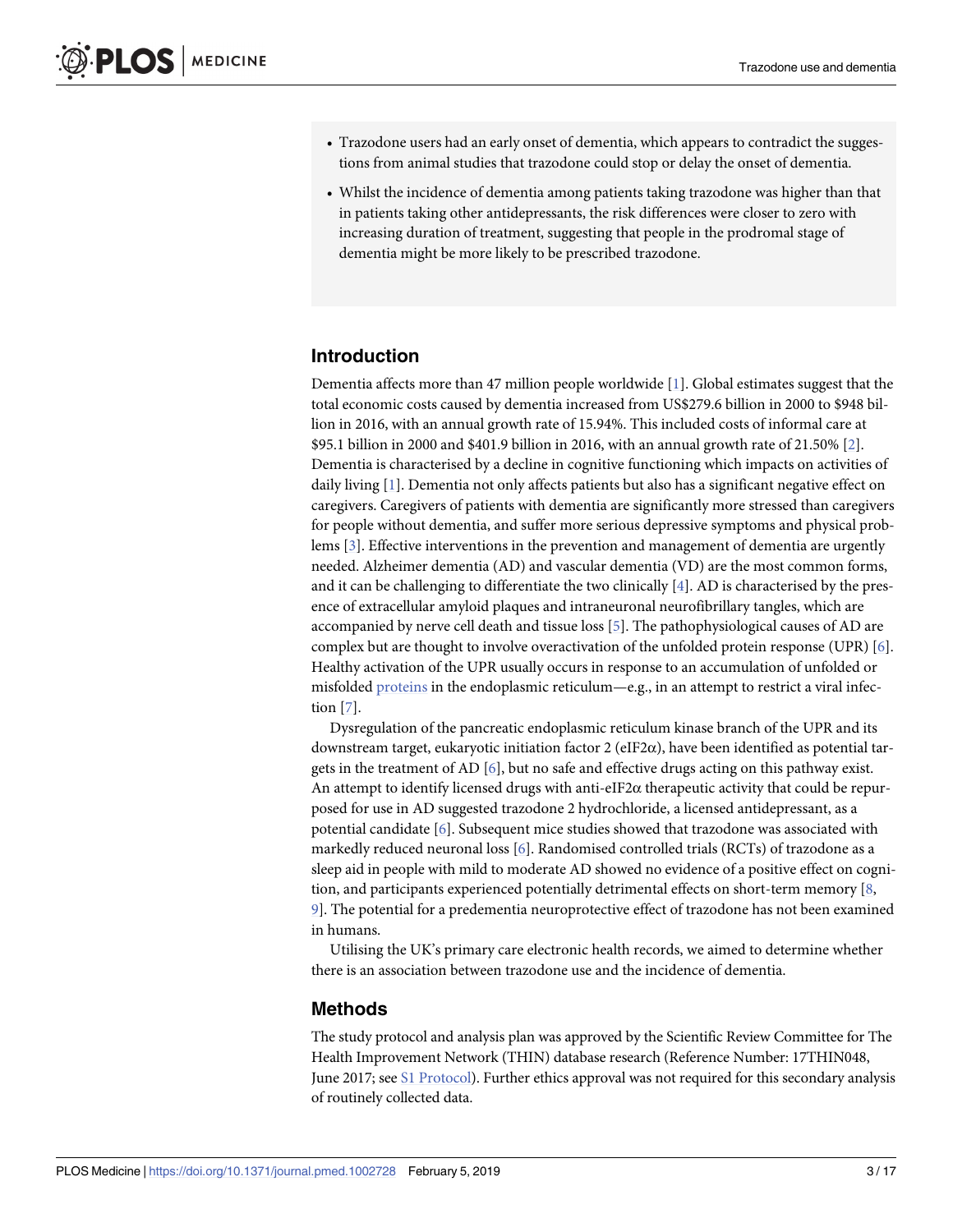#### <span id="page-3-0"></span>**Data source and study design**

We searched the THIN database, an archive of anonymised medical and prescribing records of primary care practices in the UK, for electronic primary care health record data for people with at least two prescriptions for an antidepressant during the study period [[10](#page-14-0)]. Data from THIN are demographically representative of the UK population [[11](#page-14-0)]. This study used the medical records of patients registered at 744 participating practices, comprising 13,927,536 patients meeting accepted data quality criteria  $[12,13]$  and representing over 6% of the UK population [\[11\]](#page-14-0).

#### **Selection of trazodone users and the comparison group**

The study population was drawn from the entire population of THIN, with follow-up time from 1 January 2000 onwards. People were selected for inclusion if they were 50 years of age or older and received two or more consecutive prescriptions for an antidepressant (Chapter 4.3 of the British National Formulary [BNF]), with the first occurrence being at least 6 months after the patient's start of follow-up at their general practice (primary care doctor's office) to ensure incident prescribing. This was a dynamic cohort, with follow-up ending at the earliest of the following: the date the patient left the practice, the date of death, or the date of last data collection (9 January 2017). Patients were categorised as exposed if they had received two trazodone prescriptions but no exposure to any other antidepressant agent prior to trazodone use. We matched people in the trazodone-treated group to people exposed to any other antidepressant drug currently recommended as monotherapy for depression in British prescribing guidelines (comparator group) using a matching algorithm based on propensity scores [\[14\]](#page-15-0). Each trazodone user was matched with up to five users of other antidepressants based on the propensity score using the greedy matching algorithm [\[15\]](#page-15-0). We excluded potential participants from our analysis if they had any diagnosis of dementia prior to their first prescription for an antidepressant or a record of cognitive impairment, memory symptoms, or confusion.

#### **Trazodone exposure**

Exposure was determined from prescribing records, using drug codes for individual antidepressant agents (S1 [Table](#page-13-0)). The index date for each patient was the first prescribing event that qualified them for study entry (e.g., first exposure to an antidepressant). In the primary analysis, exposure was characterised as "ever exposed" versus "never exposed" to trazodone; trazodone-exposed individuals at the start of their follow-up time were classified as ever exposed for the duration of the study, regardless of any subsequent changes in therapy.

#### **Dementia outcome**

The primary outcome was the first recording of a diagnosis of dementia after the index date, as identified from clinical records using the Read codes in S2 [Table](#page-13-0). A secondary outcome was the median time to a diagnosis of dementia. Dementia was defined as any AD, VD, or nonspecific code. Individuals with other identifiable causes for their dementia (Parkinson disease, Huntingdon disease, Pick disease, alcohol-induced dementia, dementia in other conditions, HIV, Lewy body disease, Cruetzfeldt-Jacob disease; S2 [Table](#page-13-0)) were censored at the date of the diagnosis and did not count towards the total number of outcome events.

#### **Propensity score matching**

Since the decision to prescribe a drug is likely to be influenced by a patient's characteristics, propensity score matching was used to reduce potential bias due to nonrandomised treatment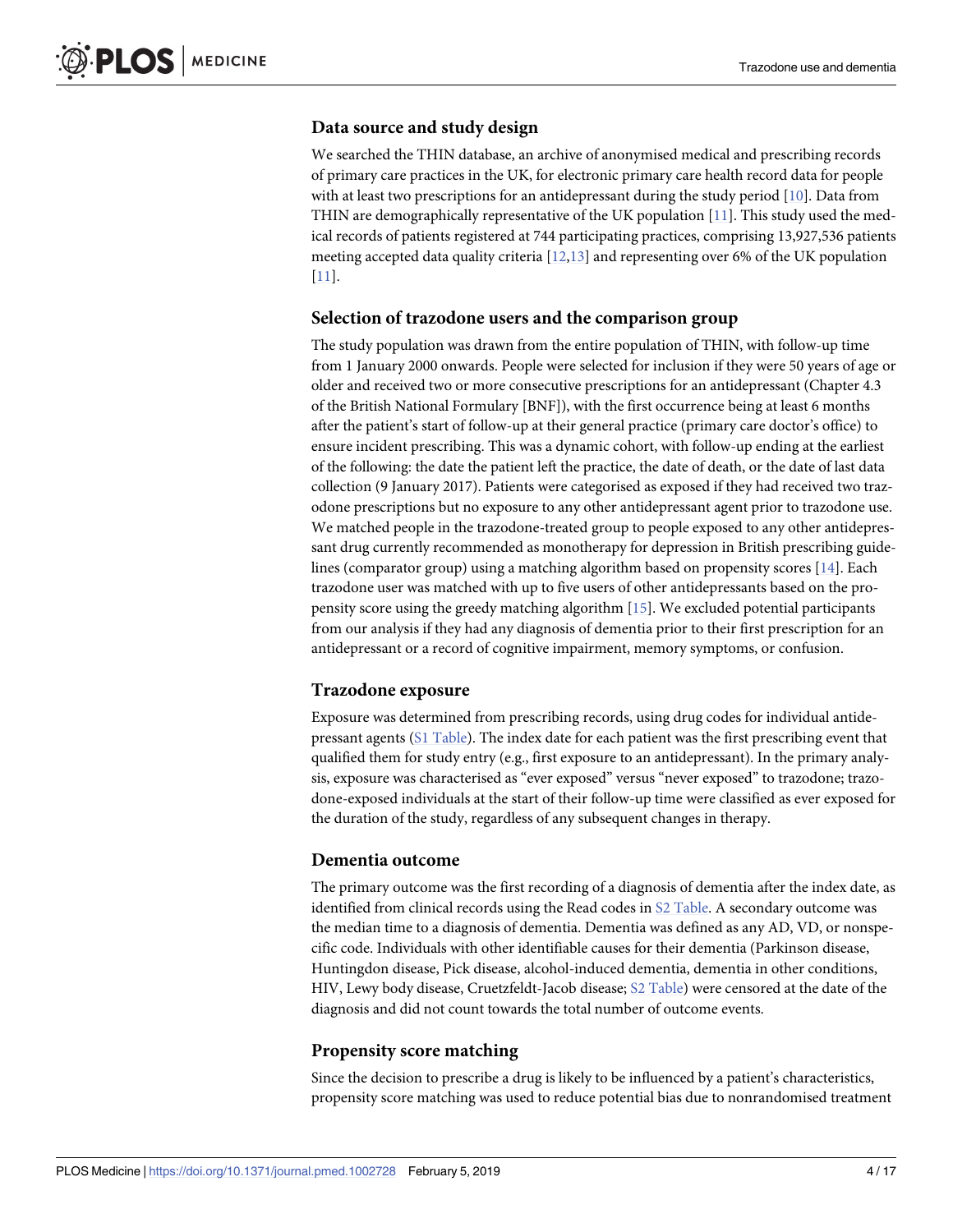<span id="page-4-0"></span>allocation [[14](#page-15-0)]. Propensity score is a measure of the probability that a patient receives a certain treatment given their observed characteristics. By matching patients with similar propensity scores, only patients with similar observed characteristics are compared, and so any observed difference in the outcome between comparison groups is less likely to be due to the underlying patient differences. Propensity scores were estimated by logistic regression with the dependent variable as the treatment of interest (trazodone) and the covariates as follows: observed patient characteristics (age, sex, general practice identifier); lifestyle variables (smoking status [nonsmoker, current smoker, or ex-smoker], alcohol consumption status [non-drinker, current drinker, or ex-drinker], and body mass index [underweight, normal weight, overweight, or obese]); other risk factors for dementia (medical history of depression; anxiety; sleep disorder; substance abuse; psychotic disorder; attention deficit hyperactivity disorder; personality disorder; arrhythmia; heart failure; acute or chronic ischemic heart disease, including myocardial infarction, hypertension, cerebrovascular disease; diabetes mellitus [recorded any time using Read codes on or before the index date]); current, past, and non-use of antipsychotic agents, anti-anxiety medications, and drugs listed under BNF Chapter 2 (cardiovascular system), on the basis of use on the index date; number of general practice visits in the 12 months before the index date; and area-level social deprivation (quintile of Townsend score derived from the 2001 census data) [[16](#page-15-0)]. Multiple imputation was used to replace missing smoking status, drinking status, body mass index, and Townsend score. The fully conditional specification (FCS) algorithm implemented in SAS's Proc MI was used to create 25 imputed datasets [\[17\]](#page-15-0). The full analysis procedure was applied on each imputed dataset separately, and the results were combined to obtain an overall estimate. This approach accounts for the variability between imputed datasets and has been demonstrated as a robust method of applying multiple imputation techniques in propensity score modelling  $[18]$  $[18]$  $[18]$ . All covariates, including the outcome variable, were included in the imputation model to minimise bias and enhance the precision of estimates [[18,19\]](#page-15-0). Patients using trazodone and patients using other antidepressants were matched in a 1:5 ratio by propensity score using a greedy matching algorithm, which has been demonstrated to perform well in both actual and simulation studies [[20](#page-15-0)]. Standardised differences were used to assess the differences in patient characteristics and a value of less than 0.1 was considered negligible.

#### **Statistical methods**

We measured a hazard ratio (HR) with a 95% confidence interval (CI) for the association between trazodone use and incident dementia using stratified Cox regression, comparing patients exposed to trazodone with matched patients exposed to other antidepressants. The logarithm of HR obtained from each imputed dataset was combined using Rubin's rules implemented in SAS's Proc MIANALYZE [\[18,21\]](#page-15-0). Sensitivity analyses were conducted using only complete cases. A two-sided *p <* 0.05 was considered statistically significant. Stata version 14 (College Station, TX) and SAS version 9.4 (Cary, NC) were used for conducting statistical analyses.

#### **Additional analyses**

To test for the robustness of a study result, we conducted a number of sensitivity analyses. Firstly, we used a strict definition of AD in which individuals had to have received a Read code specifying AD and have at least two prescriptions for a cholinesterase inhibitor medication, to reduce the likelihood of outcome misclassification. Second, we completed an analysis censoring follow-up at the end of trazodone therapy, defined as the end of the last prescription plus 90 days. Third, we conducted an analysis stratified by length of follow-up after starting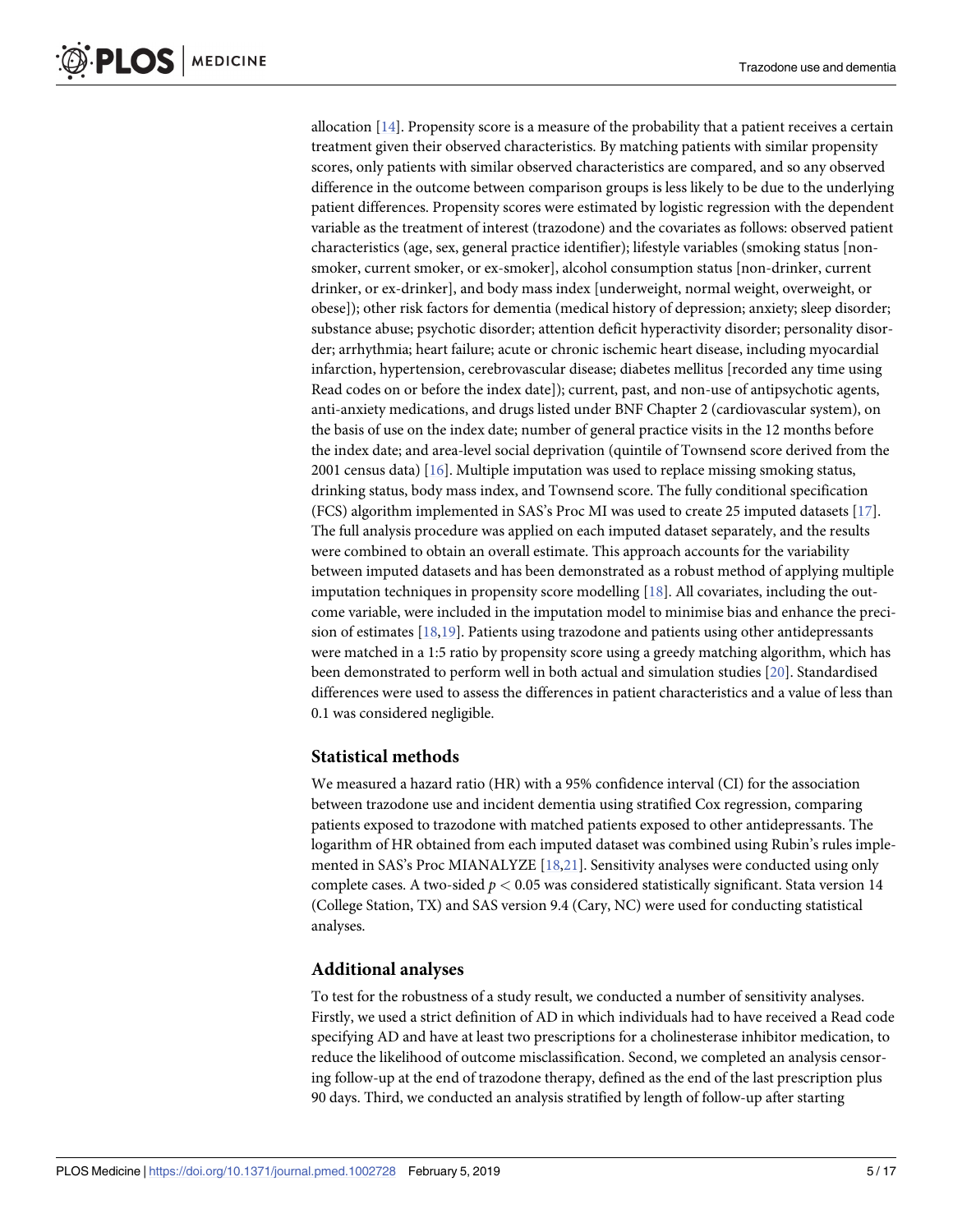<span id="page-5-0"></span>trazodone therapy (trazadone use *<*2 years, 2–3 years, or *>*3 years) to assess whether any effect of trazodone varied by duration of treatment. Fourth, we performed additional analyses that removed any events recorded within 1 month, 6 months, and 12 months after the start of follow-up, because progression to dementia is a gradual process, and diagnosis of dementia soon after starting an antidepressant treatment is unlikely to be due to the effects of the drug. Lastly, we conducted an analysis with mirtazapine as the comparison drug in an attempt to further minimise the between-group differences in prescribing choice. Mirtazapine was chosen because, like trazodone, it is a sedating antidepressant.

Additionally, we carried out the following five post hoc analyses:

- 1. We discounted dementia diagnoses within 2 to 10 years of the start of follow-up to further investigate the risk of dementia with prolonged follow-up.
- 2. We conducted subgroup analyses including only patients with a diagnosis for depression and only patients with anxiety at baseline.
- 3. We re-analysed excluding patients with psychotic disorders (identified by a diagnosis code for psychosis or a prescription of antipsychotic drugs at baseline). Compared to other antidepressants, trazodone is more commonly used off-label for psychotic disorders [[22](#page-15-0)], so this approach aimed to further reduce the potential systematic differences between comparison groups.
- 4. We conducted additional analyses to restrict trazodone users to those who were continuously prescribed trazodone at doses of 194 mg or above per day, the dose that was extrapolated from the mice studies [\[6\]](#page-14-0).
- 5. We completed subgroup analyses among younger patients who started treatment at 60 years old or younger, because it has been suggested that disease-modifying therapy for dementia should be administered early in the risk period so that the modification of the course of the disease is possible [\[23\]](#page-15-0).

#### **Results**

#### **Patient characteristics**

There were 465,628 patients in the THIN database had two or more consecutive prescriptions for an antidepressant and were 50 years of age or older at the time they received their first prescription on or after 1 January 2000. Of these, 4,716 first-line trazodone users met the inclusion criteria [\(Fig](#page-6-0) 1). We were able to match 4,596 patients who were prescribed trazadone to 22,980 users of other antidepressants. The median follow-up time of patients prescribed trazodone and those prescribed other antidepressants was 3.9 years (interquartile range [IQR] = 1.2–8.8) and 5.1 years (IQR = 2.1-9.2), respectively. A total of 18,697 out of 424,996 patients (4.4%) developed dementia during follow-up. The crude incidence rate of dementia per 100 personyears was more than twice as high in the trazodone group compared with the other antidepressant group (1.8 versus 0.7 per 100 person-years). Crude results showed that trazodone users were more likely to be diagnosed with dementia earlier (median =  $1.7$  years; IQR =  $0.4-4.7$ years) compared with users of other antidepressants (median  $= 4.3$  years; IQR  $= 1.7 - 7.8$  years). Smoking status was missing for 8.0% of all individuals who met the inclusion criteria, drinking status for 16.5%, body mass index for 15.7%, and Townsend score for 30.9%. The characteristics of patients with and without missing data are shown in S3 [Table.](#page-13-0) The distributions of the observed values and the imputed values data after multiple imputation are presented in S1 [Fig](#page-13-0) [\[19,24\]](#page-15-0).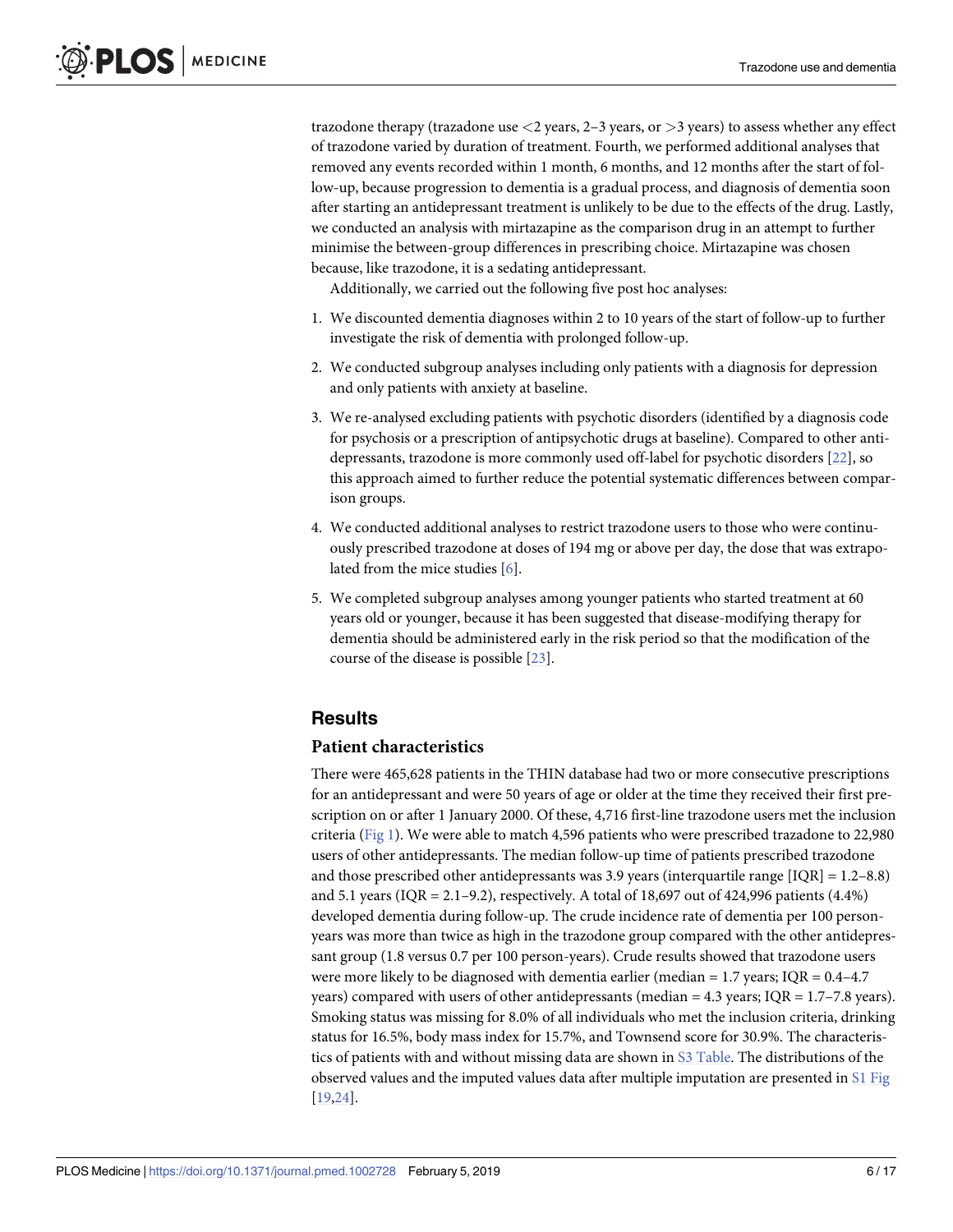<span id="page-6-0"></span>**MEDICINE** 

Patients who ever received a prescription for an antidepressant between 1 January 2000 and 31 January 2017 ( $N = 2.917,784$ )

- Excluded:
- Aged below 50 years at the time of receipt of their first prescription of antidepressant ( $N = 1,763,309$ )
- Did not have two or more consecutive prescriptions for an antidepressant  $(N = 238,598)$
- Did not have at least 6 months follow up prior to prescribing  $(N = 450,249)$

Antidepressant users ( $N = 465,628$ ) (people ever exposed to trazodone:  $N = 19,100$ ; people never exposed to trazodone:  $N = 446,528$ )

Excluded: trazodone users did not receive two or more consecutive prescriptions of trazodone during study period  $(N = 4,675)$  or used other antidepressants before starting trazodone ( $N = 6,795$ )

New users of trazodone ( $N = 7,630$ ) and new users of other antidepressants ( $N = 446,528$ )

|  | Excluded:<br>Diagnosed with dementia on or before index date (trazodone: $N = 2,343$ ; other antidepressants: $N = 12,211$ )<br>Diagnosed with memory symptoms, cognitive impairment and/or confusion on or before index date<br>(trazodone: $N = 564$ ; other antidepressants : $N = 13,648$ )<br>Censoring events dated on or before index date (trazodone: $N = 7$ ; other antidepressants : $N = 389$ ) |
|--|-------------------------------------------------------------------------------------------------------------------------------------------------------------------------------------------------------------------------------------------------------------------------------------------------------------------------------------------------------------------------------------------------------------|
|  |                                                                                                                                                                                                                                                                                                                                                                                                             |

New users of trazodone ( $N = 4,716$ ) and new users of other antidepressants ( $N = 420,280$ )

#### **[Fig](#page-5-0) 1. Flow of patients.**

<https://doi.org/10.1371/journal.pmed.1002728.g001>

Before propensity score matching, patients prescribed trazodone were older and were more likely than those prescribed other antidepressants to have cerebrovascular disease and to use anxiolytic and/or antipsychotic drugs. After propensity score matching, all baseline characteristics were balanced between treatment groups ([Table](#page-7-0) 1).

#### **Primary analysis**

A total of 445 users of trazodone (9.4%) and 18,252 users of other antidepressants (4.3%) developed dementia during follow-up. After propensity score matching, the absolute number of dementia cases was 1,997 (434 in the trazodone group and 1,563 in the other antidepressant group). The incidence of dementia in the trazodone group was higher than the incidence in the matched comparison cohort (1.8 versus 1.1 per 100 person-years) [\(Table](#page-8-0) 2). The HR showed an association between use of trazodone and the onset of dementia (HR = 1.80; 95% CI 1.56–2.09;  $p < 0.001$  [\(Table](#page-9-0) 3). The median time to a diagnosis of dementia among individuals using trazodone and those taking other antidepressants was  $1.8$  years (IQR =  $0.5-5.0$ ) years) and 4.1 years (IQR = 1.7–7.7 years), respectively. Complete case analyses yielded similar results (S4 [Table](#page-13-0)).

#### **Additional analyses**

When the primary outcome variable was changed from a generic dementia diagnosis to AD, no evidence of an association was found (HR = 0.80; 95% CI 0.50–1.29; *p* = 0.36). When we censored follow-up at the end of trazodone therapy, our analysis showed a stronger association between the use of trazodone and the risk of dementia compared with the results of the main analysis (HR = 2.57; 95% CI 2.11-3.11;  $p < 0.001$ ). When the follow-up time for the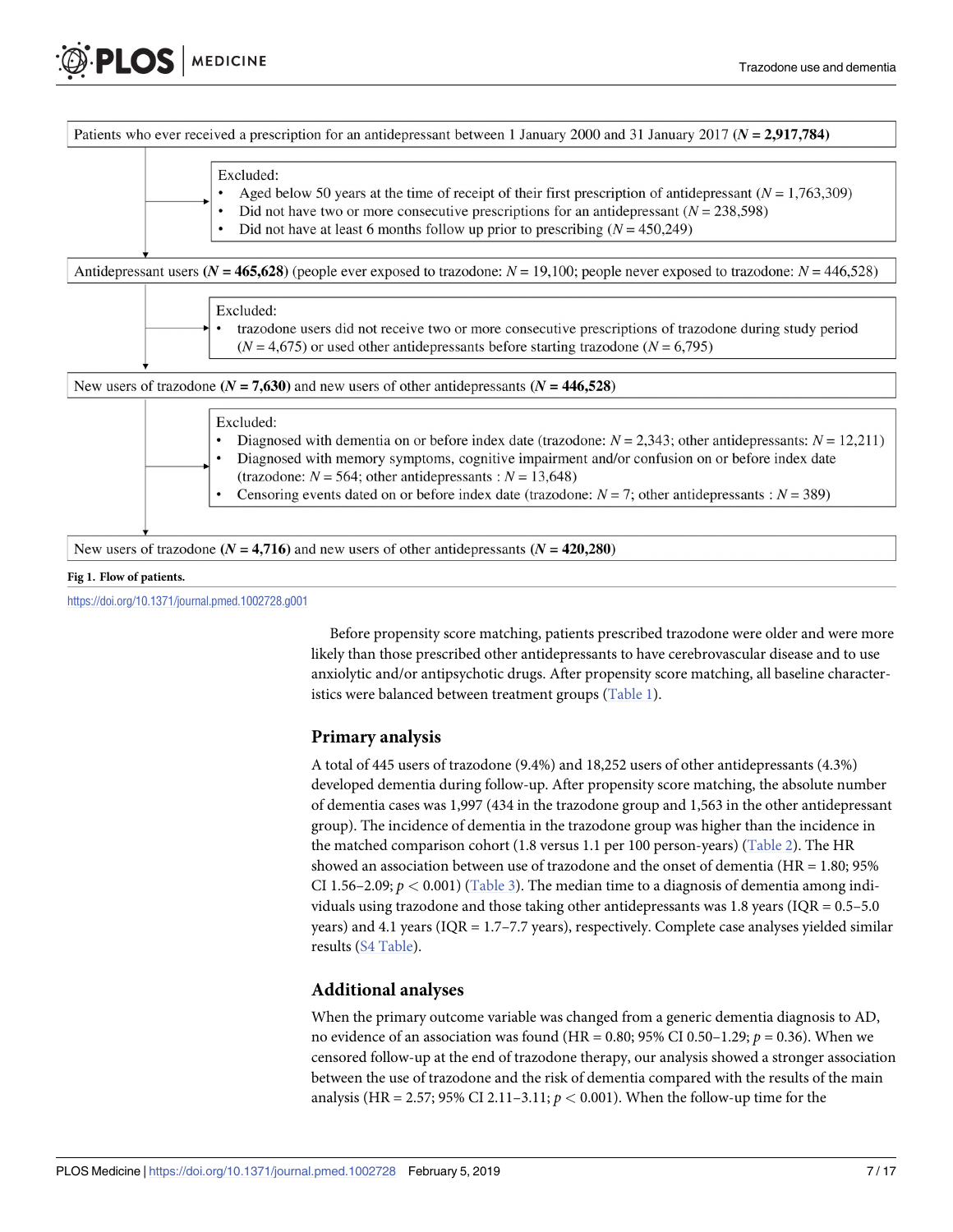#### **[Table](#page-6-0) 1. Patient characteristics.**

<span id="page-7-0"></span>DI MEDICINE

|                              |                            | <b>Before PS matching</b>                |                             | After PS matching*                      |                          |                          |
|------------------------------|----------------------------|------------------------------------------|-----------------------------|-----------------------------------------|--------------------------|--------------------------|
|                              | Trazodone<br>$(N = 4,716)$ | Other antidepressants<br>$(N = 420,280)$ | Trazodone<br>$(N = 4, 596)$ | Other antidepressants<br>$(N = 22,980)$ | <b>Before</b>            | After                    |
| Age, mean $\pm$ SD           | $70.9 \pm 13.1$            | $65.6 \pm 11.4$                          | $70.5 \pm 13.0$             | $70.4 \pm 12.0$                         | 0.43                     | 0.01                     |
| Sex (female)                 | 2,794 (59.2)               | 250,730 (59.7)                           | 2,722 (59.2)                | 13,603 (59.2)                           | 0.01                     | < 0.001                  |
| Cerebrovascular disease      | 576 (12.2)                 | 33,067 (7.9)                             | 549 (11.9)                  | 2,730 (11.9)                            | 0.15                     | 0.002                    |
| <b>Diabetes</b>              | 480 (10.2)                 | 48,682 (11.6)                            | 471 (10.2)                  | 2,341(10.2)                             | 0.05                     | 0.002                    |
| Arrhythmias                  | 381(8.1)                   | 28,639(6.8)                              | 377(8.2)                    | 1,838(8.0)                              | 0.05                     | 0.01                     |
| <b>Myocardial infarction</b> | 926 (19.6)                 | 74,790 (17.8)                            | 910 (19.8)                  | 4,554 (19.8)                            | 0.05                     | < 0.001                  |
| Hypertension                 | 1,692(35.9)                | 160,276 (38.1)                           | 1,667(36.3)                 | 8,408 (36.6)                            | 0.05                     | 0.01                     |
| Heart failure                | 256(5.4)                   | 14,967(3.6)                              | 249(5.4)                    | 1,193(5.2)                              | 0.09                     | 0.01                     |
| Personality disorder         | 50(1.1)                    | 2,478(0.6)                               | 47(1.0)                     | 236(1.0)                                | 0.05                     | < 0.001                  |
| <b>ADHD</b>                  | 2(0.04)                    | 41(0.01)                                 | 2(0.04)                     | 5(0.02)                                 | 0.02                     | 0.01                     |
| Psychotic disorder           | 147(3.1)                   | 4,616(1.1)                               | 135(2.9)                    | 627(2.7)                                | 0.14                     | 0.01                     |
| <b>Substance abuse</b>       | 226(4.8)                   | 12,304(2.9)                              | 221(4.8)                    | 1,071(4.7)                              | 0.10                     | 0.01                     |
| Sleep disorder               | 133(2.8)                   | 9,044(2.2)                               | 127(2.8)                    | 657 (2.9)                               | 0.04                     | 0.01                     |
| Anxiety                      | 856 (18.2)                 | 74,813 (17.8)                            | 843 (18.3)                  | 4,204(18.3)                             | 0.01                     | 0.001                    |
| Depression                   | 1,403(29.7)                | 149,007 (35.5)                           | 1,389 (30.2)                | 6,886(30.0)                             | 0.12                     | 0.01                     |
| <b>Smoking status</b>        |                            |                                          |                             |                                         |                          |                          |
| Current smoker               | 1,189(25.2)                | 97,539 (23.2)                            | 1,163(25.3)                 | 5,832 (25.4)                            | 0.06                     | 0.004                    |
| Ex-smoker                    | 1,135(24.1)                | 111,230 (26.5)                           | 1,112(24.2)                 | 5,526 (24.0)                            | $\overline{\phantom{0}}$ |                          |
| Non-smoker                   | 2,392 (50.7)               | 211,511 (50.3)                           | 2,321(50.5)                 | 11,622(50.6)                            | -                        |                          |
| BMI, $\text{kg/m}^2$         |                            |                                          |                             |                                         |                          |                          |
| $<$ 18.5                     | 203(4.3)                   | 9,081(2.2)                               | 186(4.0)                    | 888 (3.9)                               | 0.18                     | 0.01                     |
| $18.5 - 24$                  | 1,827(38.7)                | 147,816 (35.2)                           | 1,775(38.6)                 | 8,769 (38.2)                            |                          |                          |
| $25 - 29$                    | 1,757(37.3)                | 157,765 (37.5)                           | 1,715 (37.3)                | 8,688 (37.8)                            | —                        | —                        |
| $\geq$ 30                    | 929 (19.7)                 | 105,618(25.1)                            | 920 (20.0)                  | 4,635(20.2)                             |                          | $\overline{\phantom{0}}$ |
| <b>Drinking</b> status       |                            |                                          |                             |                                         |                          |                          |
| Current drinker              | 3,390 (71.9)               | 321,515 (76.5)                           | 3,321 (72.3)                | 16,723 (72.8)                           | 0.11                     | 0.01                     |
| Ex-drinker                   | 105(2.2)                   | 9,708(2.3)                               | 102(2.2)                    | 514(2.2)                                | $\qquad \qquad -$        |                          |
| Non-drinker                  | 1,221(25.9)                | 89,057 (21.2)                            | 1,173(25.5)                 | 5,743 (25.0)                            | $\overline{\phantom{0}}$ |                          |
| Antipsychotic drug use       |                            |                                          |                             |                                         |                          |                          |
| Current user                 | 429 (9.1)                  | 10,499(2.5)                              | 369(8.0)                    | 1,789(7.8)                              | 0.31                     | 0.02                     |
| Past user                    | 114(2.4)                   | 3,919(0.9)                               | 103(2.2)                    | 470(2.0)                                | $\overline{\phantom{0}}$ |                          |
| Non-user                     | 4,173 (88.5)               | 405,862 (96.6)                           | 4,124 (89.7)                | 20,721 (90.2)                           |                          |                          |
| Cardiovascular drug use      |                            |                                          |                             |                                         |                          |                          |
| Current user                 | 3,046 (64.6)               | 253,883 (60.4)                           | 2,965(64.5)                 | 14,796 (64.4)                           | 0.09                     | 0.005                    |
| Past user                    | 203(4.3)                   | 21,132(5.0)                              | 198(4.3)                    | 975 (4.2)                               | -                        |                          |
| Non-user                     | 1,467(31.1)                | 145,265 (34.6)                           | 1,433(31.2)                 | 7,209 (31.4)                            | —                        | —                        |
| Anxiolytics drug use         |                            |                                          |                             |                                         |                          |                          |
| Current user                 | 1,557(33.0)                | 97,584 (23.2)                            | 1,501(32.7)                 | 7,435 (32.4)                            | 0.22                     | 0.01                     |
| Past user                    | 538 (11.4)                 | 48,869 (11.6)                            | 516 (11.2)                  | 2,583(11.2)                             |                          |                          |
| Non-user                     | 2,621(55.6)                | 273,827 (65.2)                           | 2,579(56.1)                 | 12,962 (56.4)                           |                          |                          |
| <b>Townsend score</b>        |                            |                                          |                             |                                         |                          |                          |
| 1 (least deprived)           | 856 (18.2)                 | 106,032 (25.2)                           | 830 (18.1)                  | 4,152(18.1)                             | 0.22                     | 0.01                     |
| $\overline{\mathbf{c}}$      | 1,082(22.9)                | 98,556 (23.5)                            | 1,049(22.8)                 | 5,340 (23.2)                            |                          |                          |
| 3                            | 956 (20.3)                 | 89,541 (21.3)                            | 937 (20.4)                  | 4,615(20.1)                             |                          |                          |
| $\overline{4}$               | 1,060(22.5)                | 76,190 (18.1)                            | 1,035(22.5)                 | 5,191 (22.6)                            |                          |                          |

(*Continued*)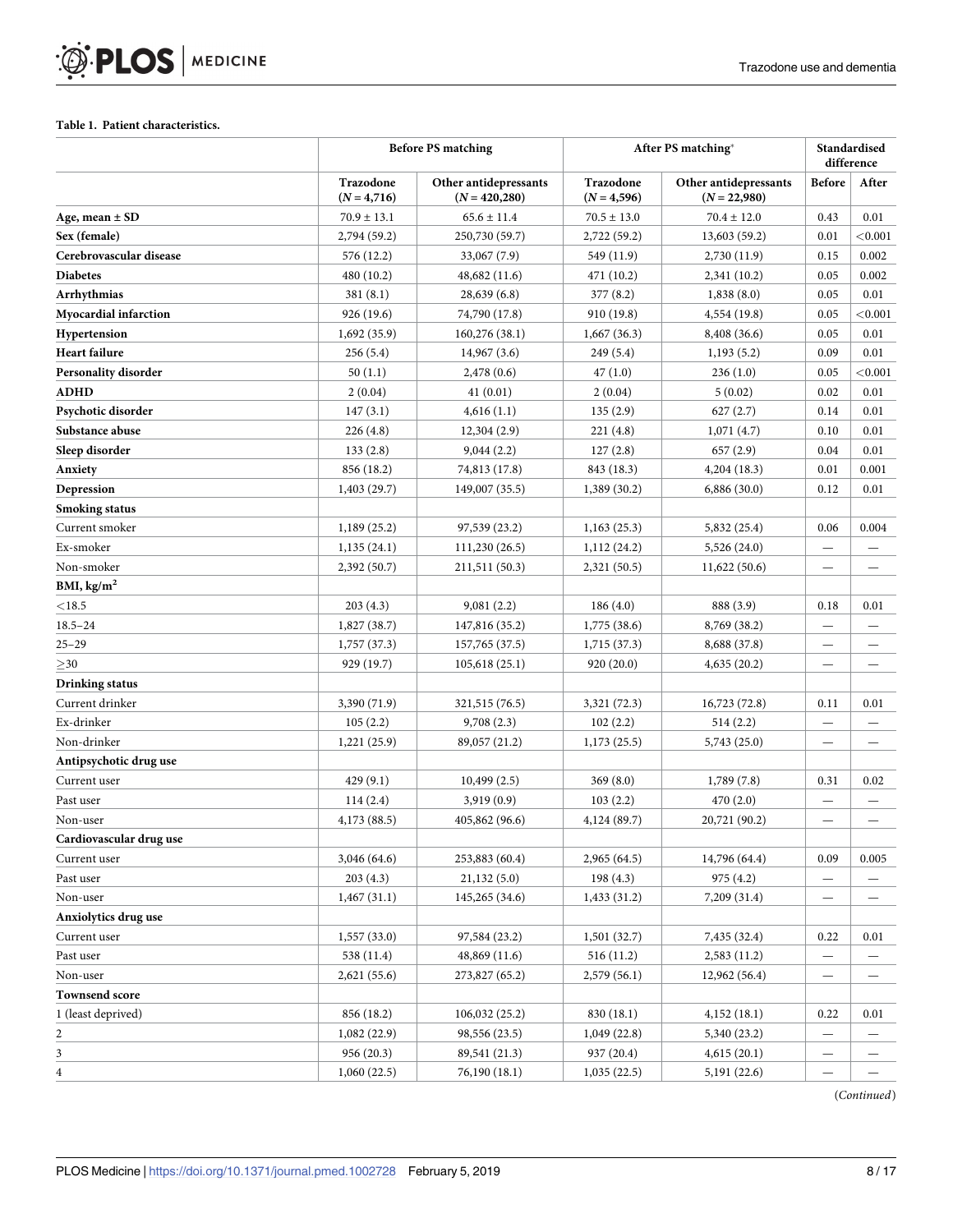#### <span id="page-8-0"></span>**Table 1.** (Continued)

|                                                                                          | <b>Before PS matching</b>  |                                          | After PS matching*         | Standardised<br>difference              |        |         |
|------------------------------------------------------------------------------------------|----------------------------|------------------------------------------|----------------------------|-----------------------------------------|--------|---------|
|                                                                                          | Trazodone<br>$(N = 4,716)$ | Other antidepressants<br>$(N = 420,280)$ | Trazodone<br>$(N = 4,596)$ | Other antidepressants<br>$(N = 22,980)$ | Before | After   |
| 5 (most deprived)                                                                        | 762 (16.2)                 | 49,961 (11.9)                            | 745 (16.2)                 | 3,682(16.0)                             |        |         |
| Number of general practice visits in 12 months<br>prior to the index date, mean $\pm$ SD | $27.5 \pm 20.4$            | $28.3 + 20.5$                            | $27.4 \pm 20.4$            | $27.4 \pm 19.8$                         | 0.04   | < 0.001 |

�The propensity score analysis was performed individually for the 25 imputed datasets. The standardised difference of all covariates was less than 0.1 for all datasets after PS matching. Patient characteristics in one of the imputed datasets (of which the final result yielded the least standard error in the primary analysis) are presented for illustration.

Values are expressed as count (percentage) unless otherwise specified. Standardised difference is the absolute difference in means (for continuous variables) or proportions (for categorical variables) between trazodone users and other antidepressant users divided by the pooled SD.

**Abbreviations:** ADHD, attention deficit hyperactivity disorder; BMI, body mass index; PS, propensity score; SD, standard deviation.

<https://doi.org/10.1371/journal.pmed.1002728.t001>

#### **[Table](#page-6-0) 2. Event rates in the primary and secondary analyses.**

|                                                     | <b>Crude estimates</b>        |                                   |                               |                                   | Adjusted estimates*           |                                   |                               |                                   |
|-----------------------------------------------------|-------------------------------|-----------------------------------|-------------------------------|-----------------------------------|-------------------------------|-----------------------------------|-------------------------------|-----------------------------------|
|                                                     |                               | Trazodone                         |                               | Other antidepressants             |                               | Trazodone                         |                               | Other antidepressants             |
| Type of analysis                                    | No. of cases/<br>person-years | Incidence per<br>100 person-years | No. of cases/<br>person-years | Incidence per<br>100 person-years | No. of cases/<br>person-years | Incidence per<br>100 person-years | No. of cases/<br>person-years | Incidence per<br>100 person-years |
| Primary analysis                                    | 445/25,142                    | 1.8                               | 18,252/<br>2,516,583          | 0.7                               | 434/24,793                    | 1.8                               | 1,563/<br>138,953             | 1.1                               |
| Secondary analyses                                  |                               |                                   |                               |                                   |                               |                                   |                               |                                   |
| AD only                                             | 36/25,964                     | 0.1                               | 3,091/<br>2,550,245           | 0.1                               | 35/25,576                     | 0.1                               | 254/141,701                   | 0.2                               |
| Follow-up time censored<br>after antidepressant use | 293/10,804                    | 2.7                               | 13,394/<br>1,710,269          | 0.8                               | 287/10,576                    | 2.7                               | 1,134/97,462                  | 1.2                               |
| Trazodone versus<br>mirtazapine                     | 444/25,122                    | 1.8                               | 821/58,649                    | 1.4                               | 75/3,188                      | 2.4                               | 246/17,139                    | 1.4                               |
| Time-updated follow-up<br>periods                   |                               |                                   |                               |                                   |                               |                                   |                               |                                   |
| Current                                             | 305/11,463                    | 2.7                               | 13,848/<br>1,763,189          | 0.8                               | 299/11,225                    | 2.7                               | 1,166/<br>100,142             | 1.2                               |
| Current $<$ 2 years                                 | 210/5,788                     | 3.6                               | 4,709/643,224                 | 0.7                               | 205/5,642                     | 3.6                               | 401/35,241                    | 1.1                               |
| Current 2-3 years                                   | 32/1,356                      | 2.4                               | 1,488/215,879                 | 0.7                               | 32/1,324                      | 2.4                               | 123/12,094                    | 1.0                               |
| Current $>$ 3 years                                 | 63/4,319                      | 1.5                               | 7,651/904,086                 | 0.8                               | 62/4,259                      | 1.5                               | 642/52,807                    | 1.2                               |
| Past                                                | 140/13,679                    | 1.0                               | 4,404/753,394                 | 0.6                               | 135/13,568                    | 1.0                               | 397/38,810                    | 1.0                               |
| <b>Exclusion of recent</b><br>dementia              |                               |                                   |                               |                                   |                               |                                   |                               |                                   |
| Dementia diagnosis <31<br>days of follow-up         | 403/25,137                    | 1.6                               | 17,947/<br>2,516,474          | 0.7                               | 393/24,789                    | 1.6                               | 1,525/<br>138,943             | 1.1                               |
| Dementia diagnosis<br>$<$ 180 days of follow-up     | 333/25,001                    | 1.3                               | 16,603/<br>2,509,140          | 0.7                               | 326/24,658                    | 1.3                               | 1,404/<br>138,498             | 1.0                               |
| Dementia diagnosis<br><365 days of follow-up        | 278/24,685                    | 1.1                               | 15,243/<br>2,489,346          | 0.6                               | 272/24,352                    | 1.1                               | 1,295/<br>137,377             | 0.9                               |

\*Adjusted estimates were obtained after propensity score matching. Propensity scores were estimated by logistic regression in which the dependent variable was the treatment of interest and the covariates were the observed patient characteristics, lifestyle variables, and risk factors for dementia listed in [Table](#page-7-0) 1. The propensity score analysis was performed individually for the 25 imputed datasets. The event rates were similar among the imputed datasets after propensity score matching. The event rates in one of the imputed datasets (of which the result of the primary analysis yielded the least standard error) are presented for illustration. **Abbreviation:** AD, Alzheimer dementia.

<https://doi.org/10.1371/journal.pmed.1002728.t002>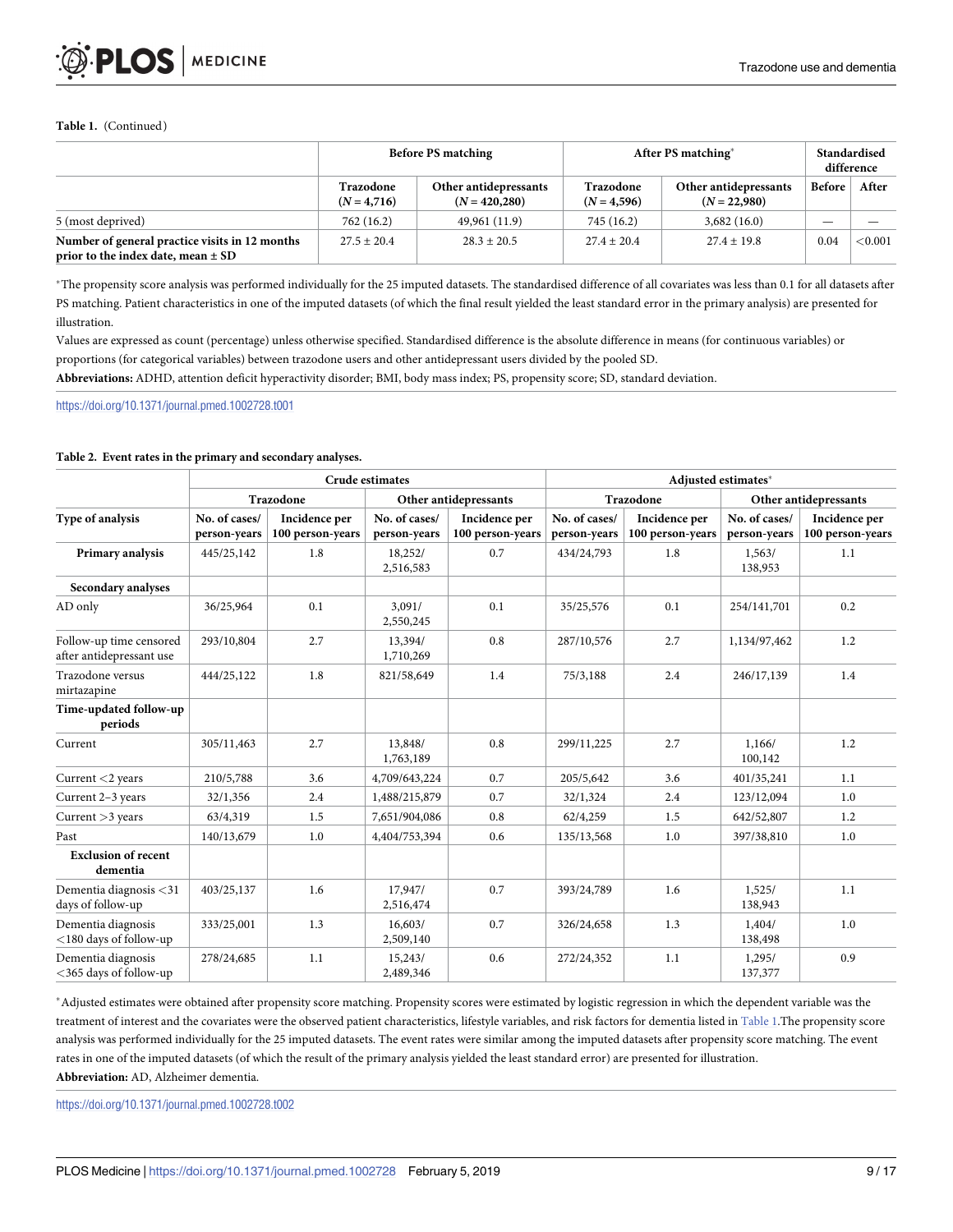|                                                  | <b>Crude estimates</b> |            | Adjusted estimates* |            |  |
|--------------------------------------------------|------------------------|------------|---------------------|------------|--|
| Type of analysis                                 | <b>HR (95% CI)</b>     | $p$ -Value | <b>HR (95% CI)</b>  | $p$ -Value |  |
| Primary analysis                                 | $2.42(2.21-2.66)$      | < 0.001    | $1.80(1.56-2.09)$   | < 0.001    |  |
| Secondary analyses                               |                        |            |                     |            |  |
| AD only                                          | $1.14(0.82 - 1.58)$    | 0.44       | $0.80(0.50-1.29)$   | 0.36       |  |
| Follow-up time censored after antidepressant use | $3.51(3.13 - 3.94)$    | < 0.001    | $2.57(2.11-3.11)$   | < 0.001    |  |
| Trazodone versus mirtazapine                     | $1.37(1.22 - 1.54)$    | < 0.001    | $1.77(1.38-2.29)$   | < 0.001    |  |
| Time-updated follow-up periods                   |                        |            |                     |            |  |
| Current                                          | $3.48(3.11 - 3.90)$    | < 0.001    | $2.71(2.27-3.23)$   | < 0.001    |  |
| Current $<$ 2 years                              | $4.88(4.25-5.60)$      | < 0.001    | $2.98(2.43-3.65)$   | < 0.001    |  |
| Current 2–3 years                                | $3.43(2.42 - 4.87)$    | < 0.001    | $2.32(1.29-4.17)$   | 0.005      |  |
| Current $>3$ years                               | $1.76(1.38-2.26)$      | ${<}0.001$ | $1.25(0.78-2.01)$   | 0.35       |  |
| Past                                             | $1.76(1.48 - 2.08)$    | < 0.001    | $1.19(0.84 - 1.68)$ | 0.33       |  |
| <b>Exclusion of recent dementia</b>              |                        |            |                     |            |  |
| Dementia diagnosis <31 days of follow-up         | $2.24(2.03-2.47)$      | < 0.001    | $1.66(1.42 - 1.94)$ | < 0.001    |  |
| Dementia diagnosis <180 days of follow-up        | $2.01(1.81-2.24)$      | < 0.001    | $1.50(1.26-1.78)$   | < 0.001    |  |
| Dementia diagnosis <365 days of follow-up        | $1.83(1.63 - 2.07)$    | < 0.001    | $1.36(1.12 - 1.65)$ | 0.002      |  |

#### <span id="page-9-0"></span>**[Table](#page-6-0) 3. Results of the primary and secondary analyses (trazodone versus other antidepressants).**

\*Adjusted estimates were obtained after PS matching and by combining the effect estimates of the imputed datasets after PS matching, using Rubin's rule. PSs were estimated by logistic regression in which the dependent variable was the treatment of interest and the covariates were the observed patient characteristics, lifestyle variables, and risk factors for dementia listed in [Table](#page-7-0) 1.

**Abbreviations:** HR, hazard ratio; AD, Alzheimer dementia; CI, confidence interval; PS, propensity score.

<https://doi.org/10.1371/journal.pmed.1002728.t003>

trazodone-exposed group was changed to differentiate between groups with current and past trazodone exposure, a strong association was found for current trazodone exposure (HR = 2.71; 95% CI 2.27-3.23;  $p < 0.001$ ), but we observed a weaker association with past use (HR = 1.19; 95% CI 0.84–1.68; *p* = 0.33). A stratified analysis on length of current trazodone therapy showed that short exposure to trazodone (*<*2 years) was more strongly associated with a higher risk of dementia (Tables [2](#page-8-0) and 3).

When we removed any events recorded within 1 month from the start of follow-up (HR = 1.66; 95% CI 1.42–1.94; *p <* 0.001), 6 months (HR = 1.50; 95% CI 1.26–1.78; *p <* 0.001), and 12 months (HR = 1.36; 95% CI 1.12–1.65;  $p = 0.002$ ) from the start of follow-up, the results were closer to null compared with the results of the main analysis. Results of the post hoc analysis showed that the proportion of patients with dementia in the trazodone group became similar to the proportion of patients taking other antidepressants after 3 years (Tables [4](#page-10-0) and [5\)](#page-11-0).

In addition, when we restricted the control group to users of mirtazapine only, the findings were very similar to the results of the main analysis (HR =  $1.77$ ; 95% CI 1.38-2.29;  $p < 0.001$ ). Similarly, no evidence of a protective association was found in post hoc analyses when analyses were restricted to patients with depression (HR =  $1.46$ ;  $95\%$  CI  $1.14-1.86$ ;  $p = 0.003$ ), anxiety (HR = 1.58; 95% CI 1.28–1.95; *p <* 0.001), those without psychotic disorders (HR = 1.80; 95% CI 1.52–2.13;  $p < 0.001$ ), those who were continuously prescribed trazodone at or above 194 mg per day (HR = 1.27; 95% CI 0.82–1.99; *p* = 0.28), and those who started treatment at 60 years old or younger (HR = 1.[4](#page-10-0)9; 9[5](#page-11-0)% CI 0.67–3.29;  $p = 0.32$ ) (Tables  $4$  and 5).

#### **Discussion**

In this large, population-based study of electronic health records from the UK, we found no association between trazodone use and a reduced risk of dementia compared with other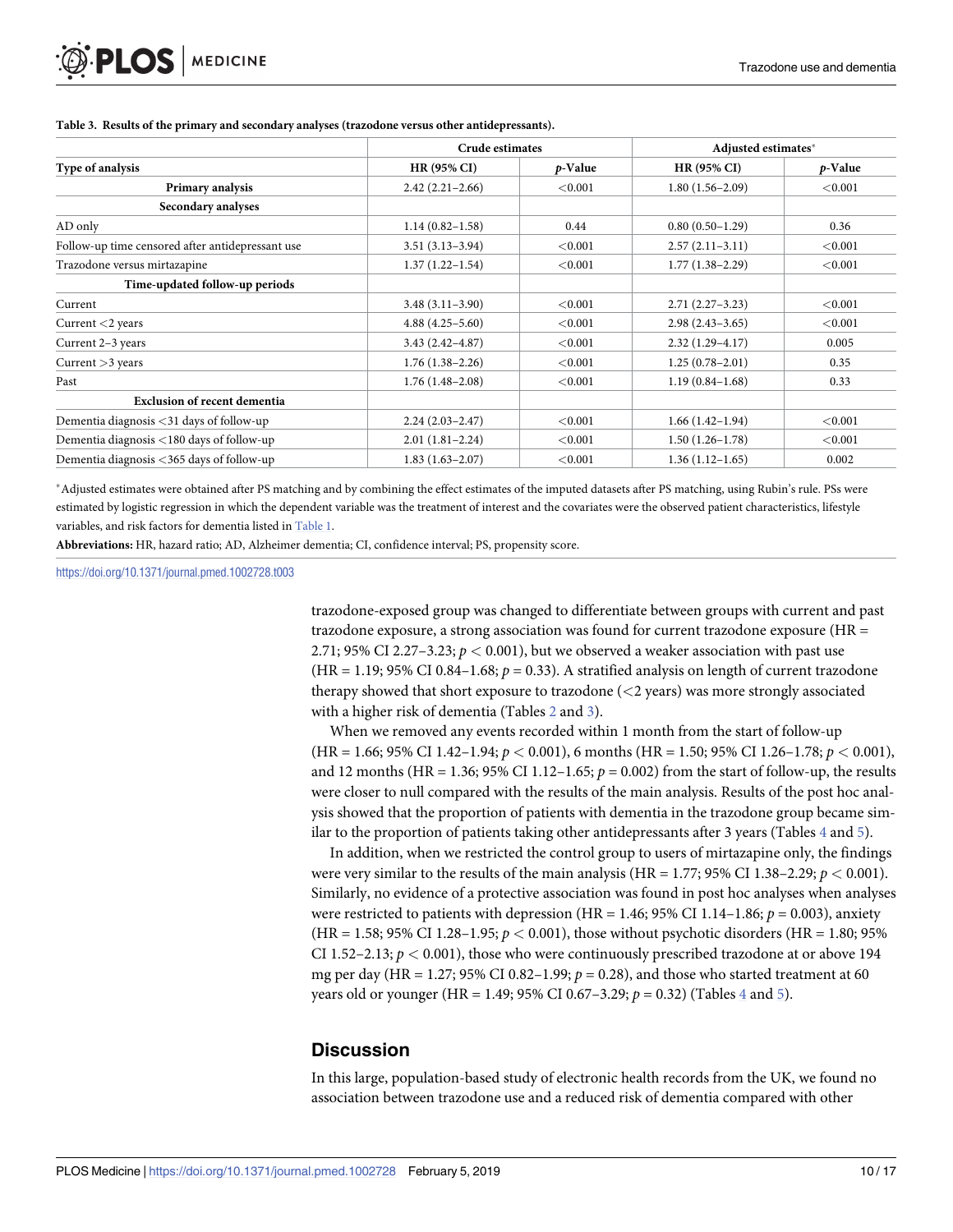#### <span id="page-10-0"></span>**[Table](#page-9-0) 4. Event rates in post hoc analyses.**

|                                                                                       |                               |                                       | <b>Crude estimates</b>        |                                       | Adjusted estimates*           |                                       |                               |                                       |
|---------------------------------------------------------------------------------------|-------------------------------|---------------------------------------|-------------------------------|---------------------------------------|-------------------------------|---------------------------------------|-------------------------------|---------------------------------------|
|                                                                                       |                               | Trazodone                             |                               | Other antidepressants                 |                               | Trazodone                             |                               | Other antidepressants                 |
|                                                                                       | No. of cases/<br>person-years | Incidence per<br>100 person-<br>years | No. of cases/<br>person-years | Incidence per<br>100 person-<br>years | No. of cases/<br>person-years | Incidence per<br>100 person-<br>years | No. of cases/<br>person-years | Incidence per<br>100 person-<br>years |
| Patients subgroups                                                                    |                               |                                       |                               |                                       |                               |                                       |                               |                                       |
| Depression                                                                            | 127/9,123                     | 1.4                                   | 6,525/907,742                 | 0.7                                   | 125/9,015                     | 1.4                                   | 447/46,810                    | 1.0                                   |
| Anxiety                                                                               | 210/13,575                    | 1.5                                   | 7,739/<br>1,094,168           | 0.7                                   | 199/13,214                    | 1.5                                   | 774/72,028                    | 1.1                                   |
| Aged 60 or below                                                                      | 17/10,459                     | 0.2                                   | 1,252/<br>1,206,576           | 0.1                                   | 16/10,360                     | 0.2                                   | 66/53,093                     | 0.1                                   |
| Without psychotic disorders                                                           | 371/23,175                    | 1.6                                   | 17,133/<br>2,425,546          | 0.7                                   | 370/23,025                    | 1.6                                   | 1,263/<br>127,723             | 1.0                                   |
| Trazodone ≥194 mg per day                                                             | 42/3,773                      | 1.1                                   | 18,252/<br>2,516,583          | 0.7                                   | 42/3,773                      | 1.1                                   | 180/20,055                    | 0.9                                   |
| <b>Exclusion of dementia that</b><br>occurred within 1 to 10<br>years from index date |                               |                                       |                               |                                       |                               |                                       |                               |                                       |
| Excluded dementia <1 year                                                             | 278/24,685                    | 1.1                                   | 15,243/<br>2,489,346          | 0.6                                   | 272/24,352                    | 1.1                                   | 1,295/<br>137,377             | 0.9                                   |
| Excluded dementia <2 years                                                            | 157/22,625                    | 0.7                                   | 11,205/<br>2,321,935          | 0.5                                   | 154/22,380                    | 0.7                                   | 951/128,689                   | 0.7                                   |
| Excluded dementia <3 years                                                            | 129/21,538                    | 0.6                                   | 9,538/<br>2,195,780           | 0.4                                   | 127/21,309                    | 0.6                                   | 800/122,234                   | 0.7                                   |
| Excluded dementia <4 years                                                            | 109/20,160                    | 0.5                                   | 8,009/<br>2,046,245           | 0.4                                   | 108/19,976                    | 0.5                                   | 663/114,476                   | 0.6                                   |
| Excluded dementia <5 years                                                            | 86/18,785                     | 0.5                                   | 6,641/<br>1,880,165           | 0.4                                   | 85/18,612                     | 0.5                                   | 547/105,934                   | 0.5                                   |
| Excluded dementia <6 years                                                            | 70/17,126                     | 0.4                                   | 5,439/<br>1,704,840           | 0.3                                   | 70/16,991                     | 0.4                                   | 452/96,633                    | 0.5                                   |
| Excluded dementia <7 years                                                            | 60/15,841                     | 0.4                                   | 4,355/<br>1,524,010           | 0.3                                   | 60/15,721                     | 0.4                                   | 358/86,951                    | 0.4                                   |
| Excluded dementia <8 years                                                            | 47/14,139                     | 0.3                                   | 3,377/<br>1,339,852           | 0.3                                   | 47/14,044                     | 0.3                                   | 265/77,129                    | 0.3                                   |
| Excluded dementia <9 years                                                            | 37/12,272                     | 0.3                                   | 2,555/<br>1,153,269           | 0.2                                   | 37/12,224                     | 0.3                                   | 203/67,149                    | 0.3                                   |
| Excluded dementia <10 years                                                           | 23/10,337                     | 0.2                                   | 1,824/971,014                 | 0.2                                   | 23/10,300                     | 0.2                                   | 156/56,397                    | 0.3                                   |

\*Adjusted estimates were obtained after propensity score matching. Propensity scores were estimated by logistic regression in which the dependent variable was the treatment of interest and the covariates were the observed patient characteristics, lifestyle variables, and risk factors for dementia listed in [Table](#page-7-0) 1. The propensity score analysis was performed individually for all the 25 imputed datasets. The event rates were similar among the imputed datasets after propensity score matching. The event rates in one of the imputed datasets (of which the result of the primary analysis yielded the least standard error) are presented for illustration. ��Exclusion of dementia that occurred within 1 to 10 years from index date for *all* patients (no subgroup analysis).

<https://doi.org/10.1371/journal.pmed.1002728.t004>

antidepressants. The results were consistent across different patient subgroups, definitions of dementia outcomes, and treatment durations as well as when comparing specific antidepressants to trazodone. The proportion of patients with dementia observed in both trazodonetreated individuals and those treated with other antidepressants were consistent with other UK population-based incidence studies [[25](#page-15-0)].

We found that the incidence of dementia among patients taking trazodone was higher than that in patients taking other antidepressants. However, our results do not suggest that this association was causal—the risk differences were closer to zero with increasing duration of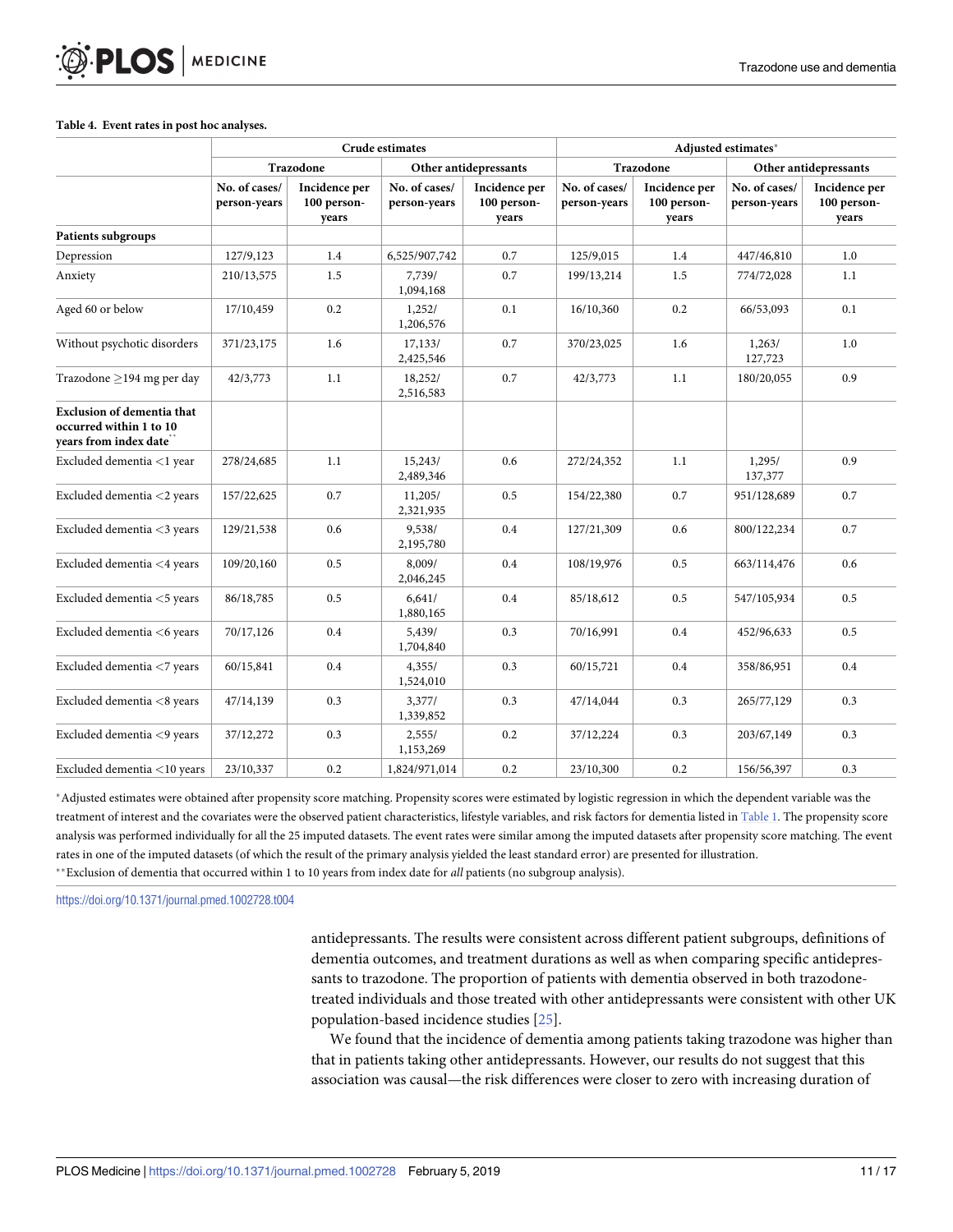<span id="page-11-0"></span>

|  |  | Table 5. Results of post hoc analyses (trazodone versus other antidepressants). |
|--|--|---------------------------------------------------------------------------------|
|--|--|---------------------------------------------------------------------------------|

|                                                                          | <b>Crude estimates</b> |            | Adjusted estimates* |            |
|--------------------------------------------------------------------------|------------------------|------------|---------------------|------------|
|                                                                          | HR (95% CI)            | $p$ -Value | HR (95% CI)         | $p$ -Value |
| Patients subgroups                                                       |                        |            |                     |            |
| Depression                                                               | $1.93(1.62 - 2.30)$    | < 0.001    | $1.46(1.14-1.86)$   | 0.003      |
| Anxiety                                                                  | $2.18(1.90-2.50)$      | < 0.001    | $1.58(1.28-1.95)$   | < 0.001    |
| Started treatment at aged 60 or below                                    | $1.51(0.93 - 2.43)$    | 0.09       | $1.49(0.67-3.29)$   | 0.32       |
| Without psychotic disorders                                              | $2.25(2.03-2.49)$      | < 0.001    | $1.80(1.52 - 2.13)$ | < 0.001    |
| Trazodone >194 mg per day                                                | $1.52(1.12-2.06)$      | 0.007      | $1.27(0.82 - 1.99)$ | 0.28       |
| Exclusion of dementia that occurred within 1 to 10 years from index date |                        |            |                     |            |
| Excluded dementia <1 year                                                | $1.83(1.63 - 2.07)$    | < 0.001    | $1.36(1.12-1.65)$   | 0.002      |
| Excluded dementia <2 years                                               | $1.60(1.40-1.84)$      | < 0.001    | $1.17(0.94 - 1.46)$ | 0.16       |
| Excluded dementia <3 years                                               | $1.40(1.20-1.64)$      | < 0.001    | $0.99(0.76 - 1.29)$ | 0.95       |
| Excluded dementia <4 years                                               | $1.34(1.12-1.59)$      | 0.001      | $0.95(0.71-1.26)$   | 0.70       |
| Excluded dementia <5 years                                               | $1.33(1.10-1.61)$      | 0.003      | $0.95(0.67-1.36)$   | 0.78       |
| Excluded dementia <6 years                                               | $1.25(1.01-1.55)$      | 0.04       | $0.87(0.58 - 1.31)$ | 0.50       |
| Excluded dementia <7 years                                               | $1.23(0.97-1.55)$      | 0.09       | $0.85(0.54-1.36)$   | 0.50       |
| Excluded dementia <8 years                                               | $1.30(1.01-1.67)$      | 0.04       | $0.94(0.56 - 1.58)$ | 0.81       |
| Excluded dementia <9 years                                               | $1.30(0.98-1.74)$      | 0.07       | $0.98(0.51-1.89)$   | 0.96       |
| Excluded dementia <10 years                                              | $1.35(0.97-1.86)$      | 0.07       | $1.00(0.46 - 2.20)$ | 0.99       |

\*Adjusted estimates were obtained after propensity score matching and by combining the effect estimates of the imputed datasets after propensity score matching, using Rubin's rule. Propensity scores were estimated by logistic regression in which the dependent variable was the treatment of interest and the covariates were the observed patient characteristics, lifestyle variables, and risk factors for dementia listed in [Table](#page-7-0) 1.

**Abbreviations:** HR, hazard ratio; CI, confidence interval.

<https://doi.org/10.1371/journal.pmed.1002728.t005>

treatment, suggesting the possibility of reverse causality, in which people in the prodromal stage of dementia might be more likely to be prescribed trazodone. This is consistent with our observation that the median time to diagnosis of dementia among trazodone users was much shorter than that among other antidepressants users (1.8 versus 4.1 years), despite controlling for all observable prodromal characteristics using propensity scores. However, when we excluded dementia diagnoses recorded during the early years of starting treatment, the results suggested that there was no association between trazodone use and dementia diagnosed after 3 or more years after starting treatment. In particular, trazodone may be prescribed to individuals with sleep problems, which may be an independent risk factor for AD as well as an early sign of dementia [[26](#page-15-0),[27](#page-15-0)]. However, the findings remained consistent when making a comparison with another sedating antidepressant (mirtazapine). Our study findings are consistent with those of the only RCT that has examined cognitive outcomes in patients with mild to moderate AD taking trazodone, which reported that trazodone had no positive effect on cognition when compared to placebo [\[28\]](#page-15-0). Another RCT of trazodone as a sleep aid in patients with insomnia reported small impairments in short-term memory in trazodone users [\[8\]](#page-14-0). Hence, neither the findings of this study nor the existing evidence supports the idea that trazodone could have a neuroprotective effect in dementia.

Because depressive symptoms can be part of the clinical presentation of unrecognised dementia, people taking an antidepressant may represent an apparently at-risk population that may go on to develop dementia [\[1](#page-14-0)]. The early occurrence of dementia in individuals taking trazodone shown in this study appears to contradict the idea that trazodone might stop or delay dementia onset, which had been based on indications that trazodone is neuroprotective in prion-diseased mice and tauopathy-frontotemporal dementia mice, considered to offer a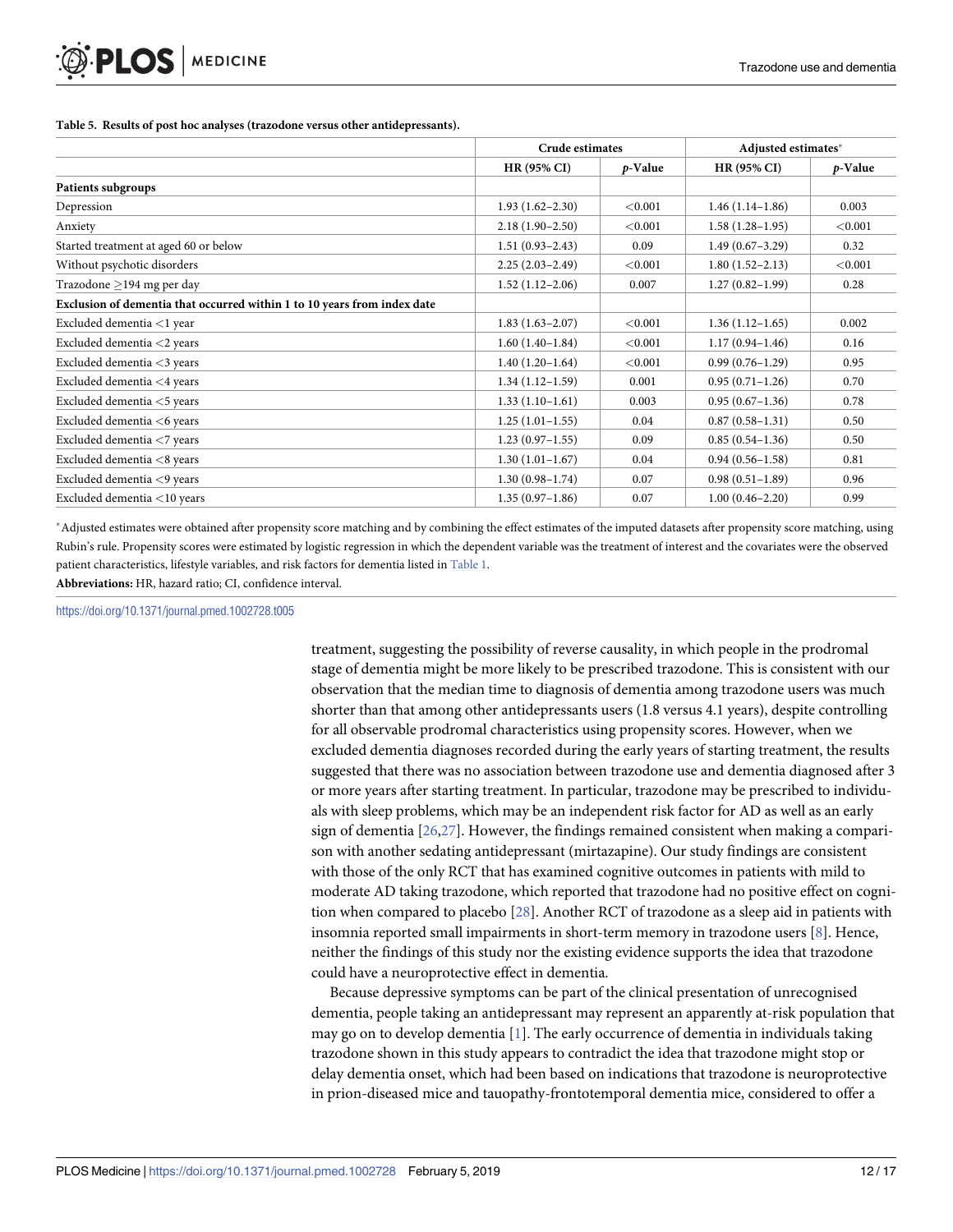<span id="page-12-0"></span>plausible neurobiological model for early symptomatic dementia in humans [[6\]](#page-14-0). The reason why trazodone is neuroprotective in animal models but has been ineffective in humans is unknown. However, it is not uncommon that drugs that have tested safe and effective in animal models do not translate into clinical efficacy in humans [\[29\]](#page-15-0). Indeed, so far, none of the drugs that slowed neurodegeneration in animal models have been successful in humans [\[30\]](#page-15-0). Preclinical findings that do not translate into clinical settings are particularly common in neurodegenerative disease research due to the complex mechanisms involved that are difficult to mimic in animal models [[29](#page-15-0),[31](#page-15-0)]. Although animal models can replicate some aspects of the disease at a time, the progression of dementia in humans involves a spectrum of neuropathologic changes [[31](#page-15-0)], which could affect the translatability of findings from animal studies to human clinical settings. A noteworthy exception is trials investigating the beneficial effects of lithium, which may improve cognitive performance in people with dementia. It is difficult to investigate the neuroprotective effects of any drug being considered for repurposing in the treatment of AD in clinical trials because of the narrow therapeutic window for CNS effects, the need to maintain physician masking to trial treatment allocation, and the long treatment period needed to assess any effect on cognitive decline. Therefore, the results of observational studies using routinely collected data are relevant. To our knowledge, this is the first clinical population-based study that has examined the risk of dementia with trazodone use. We utilised the THIN database, in which the data are representative of the UK population and reflect actual clinical practice. Data from THIN have also been used in the context of dementia in UK primary care settings to inform care [\[32–](#page-15-0)[34](#page-16-0)].

There are some limitations to our study. All of the patients in our study received antidepressant agents. We chose not to have a nonexposed control group because we would not have been able to control for important confounders. For example, we would not be able to measure the effects of the neuropsychiatric scrutiny given to patients prescribed antidepressants. Dementia diagnoses are more likely to be made and at an earlier stage in patients who are already seeing and receiving treatment from physicians for depression or other neuropsychiatric disorders. Whilst this may have increased the likelihood of enhanced case detection in our study population, we believe that it is unlikely to have affected users of trazodone differently from those using other antidepressants. Nondifferential misclassification of undiagnosed or wrongfully diagnosed patients may have affected our results. We were also unable to assess whether the clinical diagnoses of AD met the pathological criteria for AD at autopsy. However, any bias resulting from nondifferential misclassification would be directed towards the null and is unlikely to have affected the interpretation of our results. We did not control for the adjuvant use of other antidepressants in trazodone users. So far, no other antidepressants have been suggested to affect the likelihood of developing dementia in its own right or when used concurrently with trazodone. Furthermore, given that we assessed patients taking other antidepressants as the comparator group, this would tend to have biased the results towards null and so is unlikely to affect our conclusion.

Although patients were well matched on many baseline characteristics using propensity scores, it is possible that the observed comorbidities were insufficient to identify and account for patients experiencing early symptoms of dementia. However, the early occurrence of dementia among individuals prescribed trazodone suggested a lack of association between trazodone use and delayed onset of dementia. Data in the THIN database are not collected for research purposes, and lifestyle factors such as exercise and diet are not recorded. However, these factors are not anticipated to be involved in the decision to prescribe trazodone and other antidepressants and therefore would be unlikely to introduce confounding by indication. To reduce residual confounding, we included patients who were likely to have similar indications for starting an antidepressant in the comparator group. We conducted several sensitivity analyses, and the results were found to be robust. In light of the recent literature on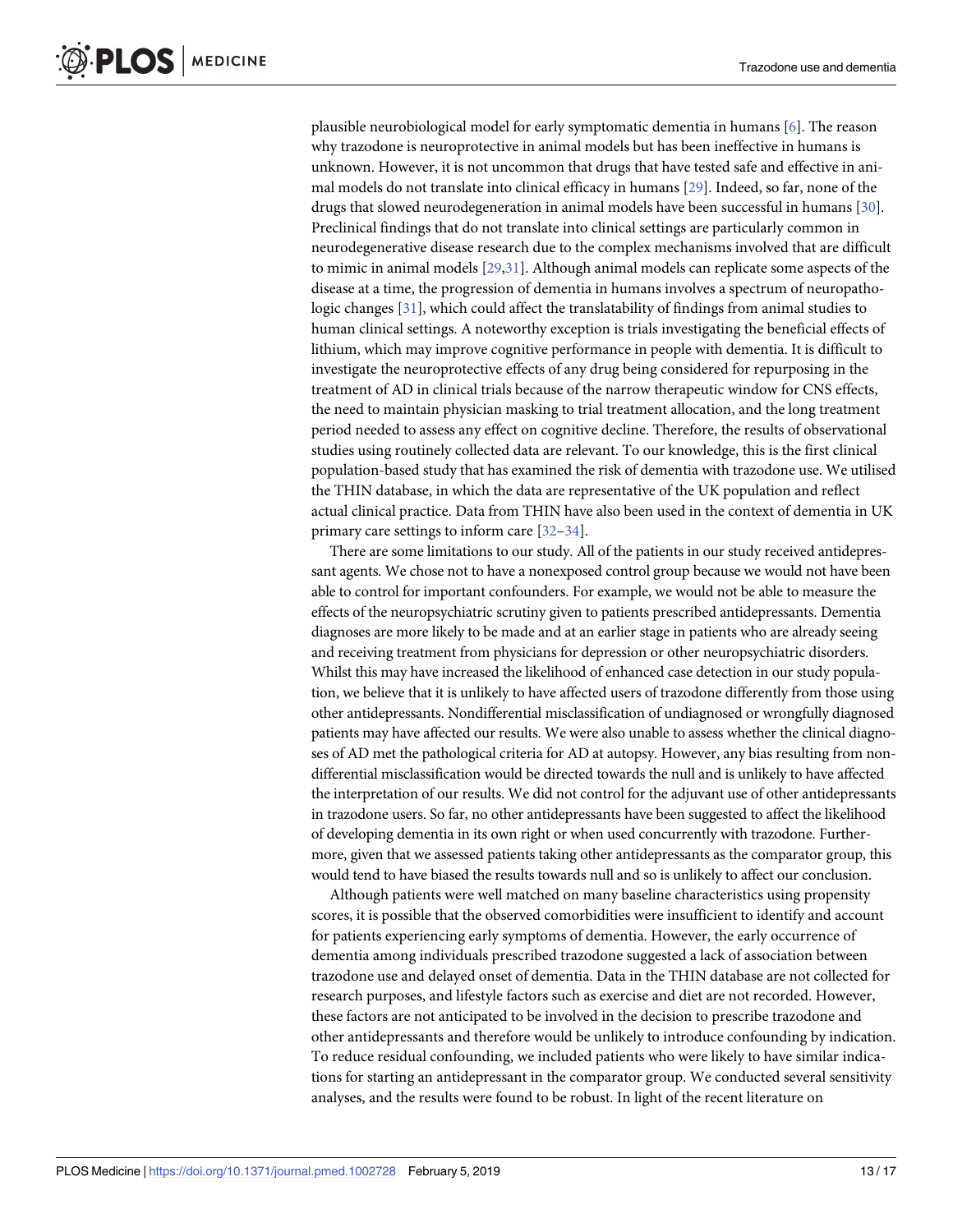<span id="page-13-0"></span>anticholinergic drug burden and risk for dementia, we also conducted a post hoc analysis in which we found an evenly distributed baseline exposure to anticholinergic agents (standardized differences *<*0.1). Furthermore, the results of a complete-case analysis controlled for the use of anticholinergic drugs in the propensity score model were consistent with the results of our original analyses. While dementia events were identified using Read codes and prescriptions, it was not possible to measure the severity of dementia at diagnosis [[32](#page-15-0)]. We were also unable to obtain measurements of biomarkers for neurodegeneration among trazodone users.

Reliable continuous measures of cognitive performance to assess the extent of neurodegeneration over time are not available within the THIN dataset. However, receiving a new diagnosis for dementia is itself a clinical marker that reflects the progression of neurodegeneration. The lack of continuous measurements of cognitive function over time would only have been a problem if we had been assessing whether trazodone could slow the progression of dementia compared with other antidepressants. Because it is possible to reliably identify a diagnosis of dementia in a large clinical database such as THIN, these datasets offer an opportunity to conduct large-scale, contemporary studies with results that are generalisable to clinical practice.

#### **Conclusion**

Using electronic health records from UK primary care, we showed that trazodone use was not associated with a reduced risk of dementia compared with other antidepressants. These results refute the suggestions from animal studies that trazodone might stop or delay the onset of dementia in patients at the prodromal stage of dementia.

#### **Supporting information**

**S1 [RECORD](http://journals.plos.org/plosmedicine/article/asset?unique&id=info:doi/10.1371/journal.pmed.1002728.s001) checklist.** (DOCX)

**S1 [Protocol](http://journals.plos.org/plosmedicine/article/asset?unique&id=info:doi/10.1371/journal.pmed.1002728.s002).** (DOCX)

**S1 [Table.](http://journals.plos.org/plosmedicine/article/asset?unique&id=info:doi/10.1371/journal.pmed.1002728.s003) List of antidepressant agents.** (DOCX)

**S2 [Table.](http://journals.plos.org/plosmedicine/article/asset?unique&id=info:doi/10.1371/journal.pmed.1002728.s004) Read code list dementia.** (DOCX)

**S3 [Table.](http://journals.plos.org/plosmedicine/article/asset?unique&id=info:doi/10.1371/journal.pmed.1002728.s005) Patient characteristics.** (DOCX)

**S4 [Table.](http://journals.plos.org/plosmedicine/article/asset?unique&id=info:doi/10.1371/journal.pmed.1002728.s006) Complete case analyses.** (DOCX)

**S1 [Fig](http://journals.plos.org/plosmedicine/article/asset?unique&id=info:doi/10.1371/journal.pmed.1002728.s007). Distributions after multiple imputation.** (DOCX)

#### **Author Contributions**

**Conceptualization:** Ruth Brauer, Wallis C. Y. Lau, Joseph F. Hayes, Kenneth K. C. Man, David P. J. Osborn, Ian C. K. Wong.

**Data curation:** Ruth Brauer, Wallis C. Y. Lau, Joseph Kim.

**Formal analysis:** Ruth Brauer, Wallis C. Y. Lau.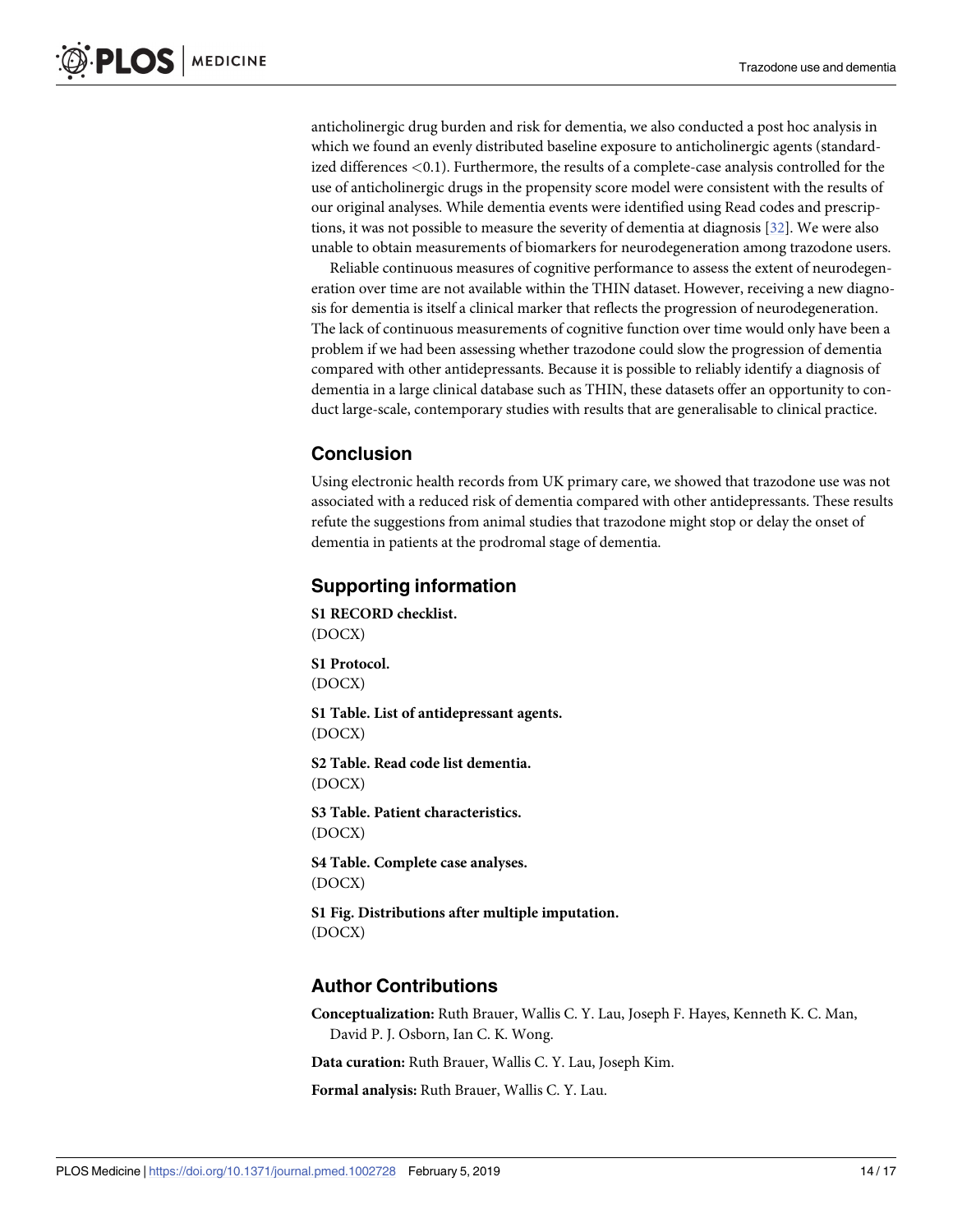<span id="page-14-0"></span>**Funding acquisition:** Joseph Kim, Ian C. K. Wong.

- **Investigation:** Ruth Brauer, Wallis C. Y. Lau, Joseph F. Hayes, Kenneth K. C. Man, David P. J. Osborn, Robert Howard, Ian C. K. Wong.
- **Methodology:** Ruth Brauer, Wallis C. Y. Lau, Joseph F. Hayes, Kenneth K. C. Man, David P. J. Osborn, Robert Howard, Joseph Kim, Ian C. K. Wong.

**Project administration:** Ruth Brauer, Wallis C. Y. Lau.

**Resources:** Ian C. K. Wong.

**Supervision:** Ian C. K. Wong.

**Validation:** Ruth Brauer, Wallis C. Y. Lau.

**Writing – original draft:** Ruth Brauer, Wallis C. Y. Lau.

**Writing – review & editing:** Ruth Brauer, Wallis C. Y. Lau, Joseph F. Hayes, Kenneth K. C. Man, David P. J. Osborn, Robert Howard, Joseph Kim, Ian C. K. Wong.

#### **References**

- **[1](#page-2-0).** Livingston G, Sommerlad A, Orgeta V, Costafreda SG, Huntley J, Ames D, et al. Dementia prevention, intervention, and care. Lancet. 2017; 390(10113):2673–734. [https://doi.org/10.1016/S0140-6736\(17\)](https://doi.org/10.1016/S0140-6736(17)31363-6) [31363-6](https://doi.org/10.1016/S0140-6736(17)31363-6) PMID: [28735855](http://www.ncbi.nlm.nih.gov/pubmed/28735855)
- **[2](#page-2-0).** Xu JF, Zhang YQ, Qiu CX, Cheng F. Global and regional economic costs of dementia: a systematic review. Lancet. 2017; 390:S47–S. [https://doi.org/10.1016/S0140-6736\(17\)33185-9](https://doi.org/10.1016/S0140-6736(17)33185-9)
- **[3](#page-2-0).** Pinquart M, Sorensen S. Differences between caregivers and noncaregivers in psychological health and physical health: A meta-analysis. Psychol Aging. 2003; 18(2):250–67. [https://doi.org/10.1037/](https://doi.org/10.1037/0882-7974.18.2.250) [0882-7974.18.2.250](https://doi.org/10.1037/0882-7974.18.2.250) PMID: [12825775](http://www.ncbi.nlm.nih.gov/pubmed/12825775)
- **[4](#page-2-0).** Holmes C, Cairns N, Lantos P, Mann A. Validity of current clinical criteria for Alzheimer's disease, vascular dementia and dementia with Lewy bodies. Br J Psychiatry. 1999; 174:45–50. PMID: [10211150](http://www.ncbi.nlm.nih.gov/pubmed/10211150)
- **[5](#page-2-0).** Irvine GB, El-Agnaf OM, Shankar GM, Walsh DM. Protein aggregation in the brain: the molecular basis for Alzheimer's and Parkinson's diseases. Molecular medicine. 2008; 14(7–8):451–64. [https://doi.org/](https://doi.org/10.2119/2007-00100.Irvine) [10.2119/2007-00100.Irvine](https://doi.org/10.2119/2007-00100.Irvine) PMID: [18368143](http://www.ncbi.nlm.nih.gov/pubmed/18368143)
- **[6](#page-2-0).** Halliday M, Radford H, Zents KAM, Molloy C, Moreno JA, Verity NC, et al. Repurposed drugs targeting eIF2α-P-mediated translational repression prevent neurodegeneration in mice. Brain. 2017; 140 (6):1768–83. <https://doi.org/10.1093/brain/awx074> PMID: [28430857](http://www.ncbi.nlm.nih.gov/pubmed/28430857)
- **[7](#page-2-0).** Chan SW. The unfolded protein response in virus infections. Frontiers in microbiology. 2014; 5:518. <https://doi.org/10.3389/fmicb.2014.00518> PMID: [25324837](http://www.ncbi.nlm.nih.gov/pubmed/25324837)
- **[8](#page-2-0).** Roth AJ, McCall WV, Liguori A. Cognitive, psychomotor and polysomnographic effects of trazodone in primary insomniacs. J Sleep Res. 2011; 20(4):552–8. [https://doi.org/10.1111/j.1365-2869.2011.00928.](https://doi.org/10.1111/j.1365-2869.2011.00928.x) [x](https://doi.org/10.1111/j.1365-2869.2011.00928.x) PMID: [21623982](http://www.ncbi.nlm.nih.gov/pubmed/21623982)
- **[9](#page-2-0).** Camargos EF, Quintas JL, Louzada LL, Naves JO, Furioso AC, Nobrega OT. Trazodone and cognitive performance in Alzheimer disease. J Clin Psychopharmacol. 2015; 35(1):88–9. [https://doi.org/10.1097/](https://doi.org/10.1097/JCP.0000000000000237) [JCP.0000000000000237](https://doi.org/10.1097/JCP.0000000000000237) PMID: [25379952](http://www.ncbi.nlm.nih.gov/pubmed/25379952)
- **[10](#page-3-0).** Arana A, Wentworth CE, Ayuso-Mateos JL, Arellano FM. Suicide-related events in patients treated with antiepileptic drugs. New England Journal of Medicine. 2010; 363(6):542–51. [https://doi.org/10.1056/](https://doi.org/10.1056/NEJMoa0909801) [NEJMoa0909801](https://doi.org/10.1056/NEJMoa0909801) PMID: [20818889](http://www.ncbi.nlm.nih.gov/pubmed/20818889)
- **[11](#page-3-0).** Blak BT, Thompson M, Dattani H, Bourke A. Generalisability of The Health Improvement Network (THIN) database: demographics, chronic disease prevalence and mortality rates. Informatics in primary care. 2011; 19(4):251–5. PMID: [22828580](http://www.ncbi.nlm.nih.gov/pubmed/22828580)
- **[12](#page-3-0).** Maguire A, Blak BT, Thompson M. The importance of defining periods of complete mortality reporting for research using automated data from primary care. Pharmacoepidemiology and Drug Safety. 2009; 18(1):76–83. <https://doi.org/10.1002/pds.1688> PMID: [19065600](http://www.ncbi.nlm.nih.gov/pubmed/19065600)
- **[13](#page-3-0).** Horsfall L, Walters K, Petersen I. Identifying periods of acceptable computer usage in primary care research databases. Pharmacoepidemiology and Drug Safety. 2013; 22(1):64–9. [https://doi.org/10.](https://doi.org/10.1002/pds.3368) [1002/pds.3368](https://doi.org/10.1002/pds.3368) PMID: [23124958](http://www.ncbi.nlm.nih.gov/pubmed/23124958)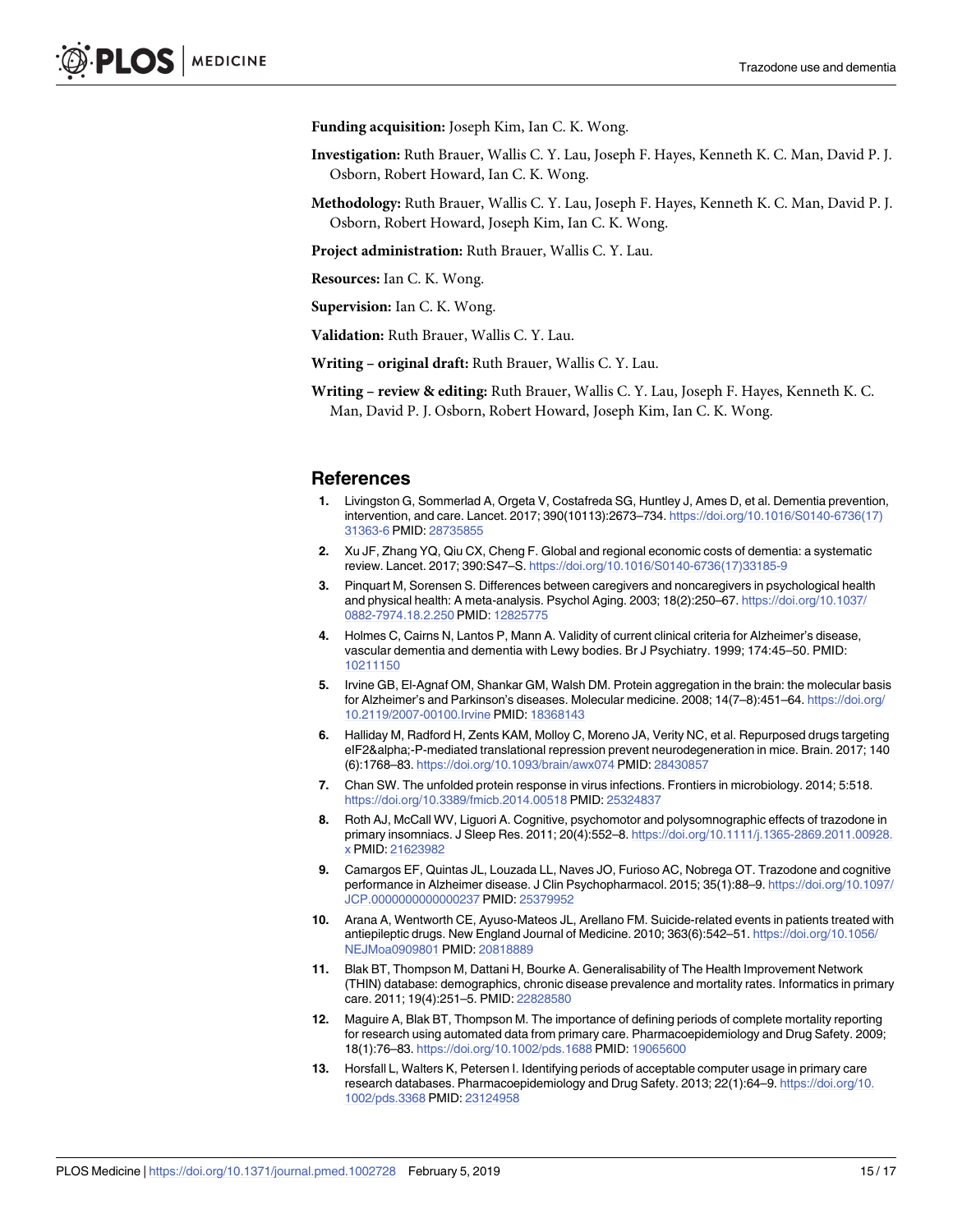- <span id="page-15-0"></span>**[14](#page-3-0).** Austin PC. An Introduction to Propensity Score Methods for Reducing the Effects of Confounding in Observational Studies. Multivariate Behavioral Research. 2011; 46(3):399–424. [https://doi.org/10.](https://doi.org/10.1080/00273171.2011.568786) [1080/00273171.2011.568786](https://doi.org/10.1080/00273171.2011.568786) PMID: [21818162](http://www.ncbi.nlm.nih.gov/pubmed/21818162)
- **[15](#page-3-0).** Austin PC. A comparison of 12 algorithms for matching on the propensity score. Statistics in medicine. 2014; 33(6):1057–69. <https://doi.org/10.1002/sim.6004> PMID: [24123228](http://www.ncbi.nlm.nih.gov/pubmed/24123228)
- **[16](#page-4-0).** Townsend P. Deprivation. Journal of Social Policy. 1987; 16(2):125–46. Epub 2009/01/01. [https://doi.](https://doi.org/10.1017/S0047279400020341) [org/10.1017/S0047279400020341](https://doi.org/10.1017/S0047279400020341)
- **[17](#page-4-0).** van Buuren S. Multiple imputation of discrete and continuous data by fully conditional specification. Stat Methods Med Res. 2007; 16(3):219–42. <https://doi.org/10.1177/0962280206074463> PMID: [17621469](http://www.ncbi.nlm.nih.gov/pubmed/17621469)
- **[18](#page-4-0).** Leyrat C, Seaman SR, White IR, Douglas I, Smeeth L, Kim J, et al. Propensity score analysis with partially observed covariates: How should multiple imputation be used? Stat Methods Med Res. 2017:962280217713032. <https://doi.org/10.1177/0962280217713032> PMID: [28573919](http://www.ncbi.nlm.nih.gov/pubmed/28573919)
- **[19](#page-4-0).** Sterne JAC, White IR, Carlin JB, Spratt M, Royston P, Kenward MG, et al. Multiple imputation for missing data in epidemiological and clinical research: potential and pitfalls. BMJ. 2009; 339. [https://doi.org/](https://doi.org/10.1136/bmj.b2393) [10.1136/bmj.b2393](https://doi.org/10.1136/bmj.b2393) PMID: [19564179](http://www.ncbi.nlm.nih.gov/pubmed/19564179)
- **[20](#page-4-0).** Austin PC. Some methods of propensity-score matching had superior performance to others: results of an empirical investigation and Monte Carlo simulations. Biometrical journal Biometrische Zeitschrift. 2009; 51(1):171–84. <https://doi.org/10.1002/bimj.200810488> PMID: [19197955](http://www.ncbi.nlm.nih.gov/pubmed/19197955)
- **[21](#page-4-0).** Marshall A, Altman DG, Holder RL, Royston P. Combining estimates of interest in prognostic modelling studies after multiple imputation: current practice and guidelines. BMC Med Res Methodol. 2009; 9:57. <https://doi.org/10.1186/1471-2288-9-57> PMID: [19638200](http://www.ncbi.nlm.nih.gov/pubmed/19638200)
- **[22](#page-5-0).** Fagiolini A, Comandini A, Catena Dell'Osso M, Kasper S. Rediscovering trazodone for the treatment of major depressive disorder. CNS Drugs. 2012; 26(12):1033–49. [https://doi.org/10.1007/s40263-012-](https://doi.org/10.1007/s40263-012-0010-5) [0010-5](https://doi.org/10.1007/s40263-012-0010-5) PMID: [23192413](http://www.ncbi.nlm.nih.gov/pubmed/23192413)
- **[23](#page-5-0).** Doody RS, Thomas RG, Farlow M, Iwatsubo T, Vellas B, Joffe S, et al. Phase 3 Trials of Solanezumab for Mild-to-Moderate Alzheimer's Disease. New England Journal of Medicine. 2014; 370(4):311–21. <https://doi.org/10.1056/NEJMoa1312889> PMID: [24450890](http://www.ncbi.nlm.nih.gov/pubmed/24450890)
- **[24](#page-5-0).** Hippisley-Cox J, Coupland C. Predicting risk of osteoporotic fracture in men and women in England and Wales: prospective derivation and validation of QFractureScores. BMJ. 2009; 339:b4229. [https://doi.](https://doi.org/10.1136/bmj.b4229) [org/10.1136/bmj.b4229](https://doi.org/10.1136/bmj.b4229) PMID: [19926696](http://www.ncbi.nlm.nih.gov/pubmed/19926696)
- **[25](#page-10-0).** Matthews F, Brayne C, Medical Research Council Cognitive F, Ageing Study I. The incidence of dementia in England and Wales: findings from the five identical sites of the MRC CFA Study. Plos Medicine. 2005; 2(8):e193. <https://doi.org/10.1371/journal.pmed.0020193> PMID: [16111436](http://www.ncbi.nlm.nih.gov/pubmed/16111436)
- **[26](#page-11-0).** Kales HC, Gitlin LN, Lyketsos CG. Assessment and management of behavioral and psychological symptoms of dementia. British Medical Journal. 2015; 350:h369. <https://doi.org/10.1136/bmj.h369> PMID: [25731881](http://www.ncbi.nlm.nih.gov/pubmed/25731881)
- **[27](#page-11-0).** Ju YE, Lucey BP, Holtzman DM. Sleep and Alzheimer disease pathology—a bidirectional relationship. Nature reviews Neurology. 2014; 10(2):115–9. <https://doi.org/10.1038/nrneurol.2013.269> PMID: [24366271](http://www.ncbi.nlm.nih.gov/pubmed/24366271)
- **[28](#page-11-0).** Camargos EF, Louzada LL, Quintas JL, Naves JO, Louzada FM, Nobrega OT. Trazodone improves sleep parameters in Alzheimer disease patients: a randomized, double-blind, and placebo-controlled study. Am J Geriatr Psychiatry. 2014; 22(12):1565–74. <https://doi.org/10.1016/j.jagp.2013.12.174> PMID: [24495406](http://www.ncbi.nlm.nih.gov/pubmed/24495406)
- **[29](#page-12-0).** Perrin S. Preclinical research: Make mouse studies work. Nature. 2014; 507(7493):423–5. [https://doi.](https://doi.org/10.1038/507423a) [org/10.1038/507423a](https://doi.org/10.1038/507423a) PMID: [24678540](http://www.ncbi.nlm.nih.gov/pubmed/24678540)
- **[30](#page-12-0).** Honig LS, Vellas B, Woodward M, Boada M, Bullock R, Borrie M, et al. Trial of Solanezumab for Mild Dementia Due to Alzheimer's Disease. New England Journal of Medicine. 2018; 378(4):321–30. [https://](https://doi.org/10.1056/NEJMoa1705971) [doi.org/10.1056/NEJMoa1705971](https://doi.org/10.1056/NEJMoa1705971) PMID: [29365294](http://www.ncbi.nlm.nih.gov/pubmed/29365294)
- **[31](#page-12-0).** Franco R, Cedazo-Minguez A. Successful therapies for Alzheimer's disease: why so many in animal models and none in humans? Front Pharmacol. 2014; 5:146. <https://doi.org/10.3389/fphar.2014.00146> PMID: [25009496](http://www.ncbi.nlm.nih.gov/pubmed/25009496)
- **[32](#page-12-0).** Rait G, Walters K, Bottomley C, Petersen I, Iliffe S, Nazareth I. Survival of people with clinical diagnosis of dementia in primary care: cohort study. British Medical Journal. 2010; 341. [https://doi.org/10.1136/](https://doi.org/10.1136/bmj.c3584) [bmj.c3584](https://doi.org/10.1136/bmj.c3584) PMID: [20688840](http://www.ncbi.nlm.nih.gov/pubmed/20688840)
- **33.** Walters K, Hardoon S, Petersen I, Iliffe S, Omar RZ, Nazareth I, et al. Predicting dementia risk in primary care: development and validation of the Dementia Risk Score using routinely collected data. BMC Medicine. 2016; 14. <https://doi.org/10.1186/s12916-016-0549-y> PMID: [26797096](http://www.ncbi.nlm.nih.gov/pubmed/26797096)